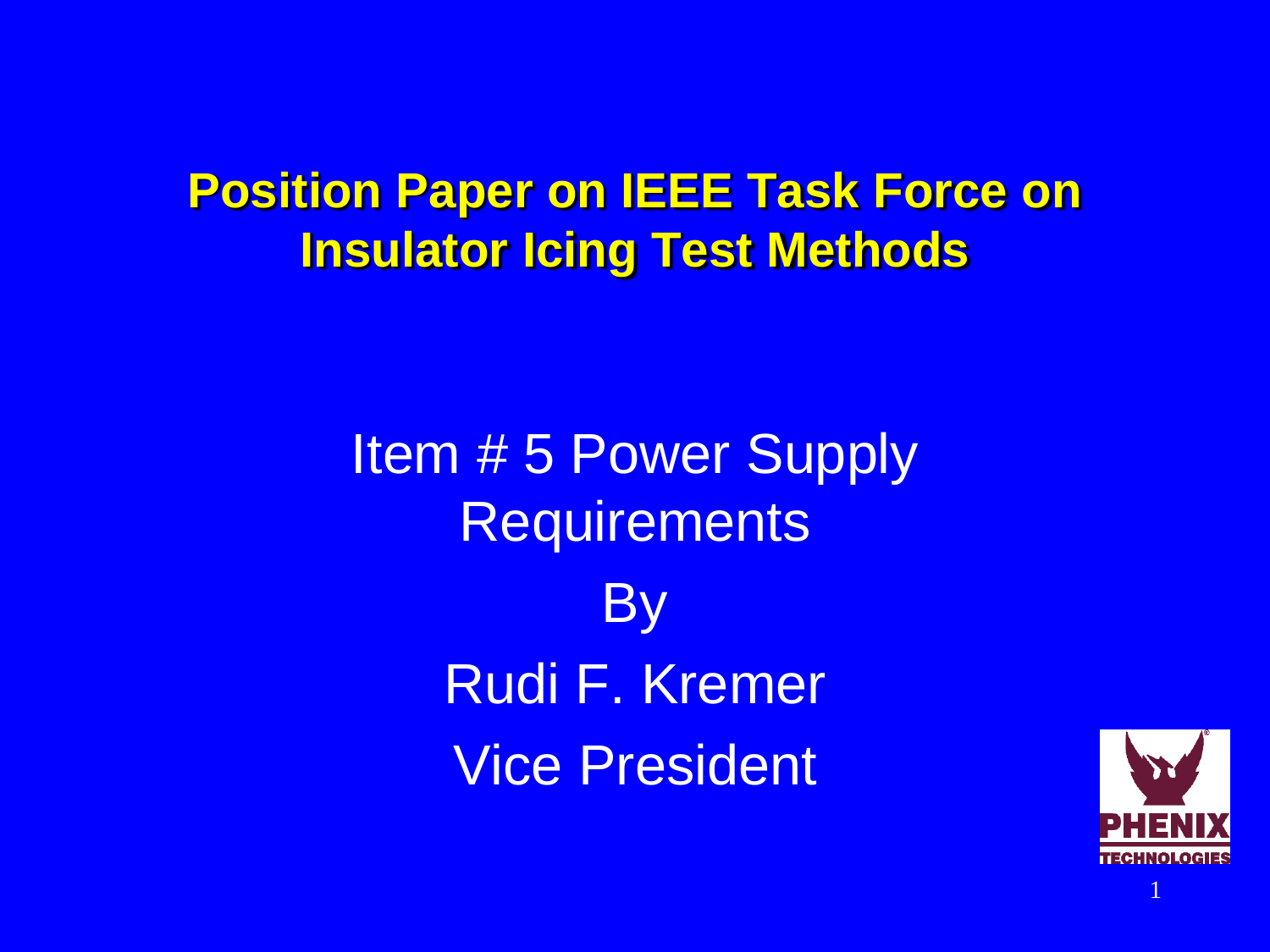#### **1. Abstract**

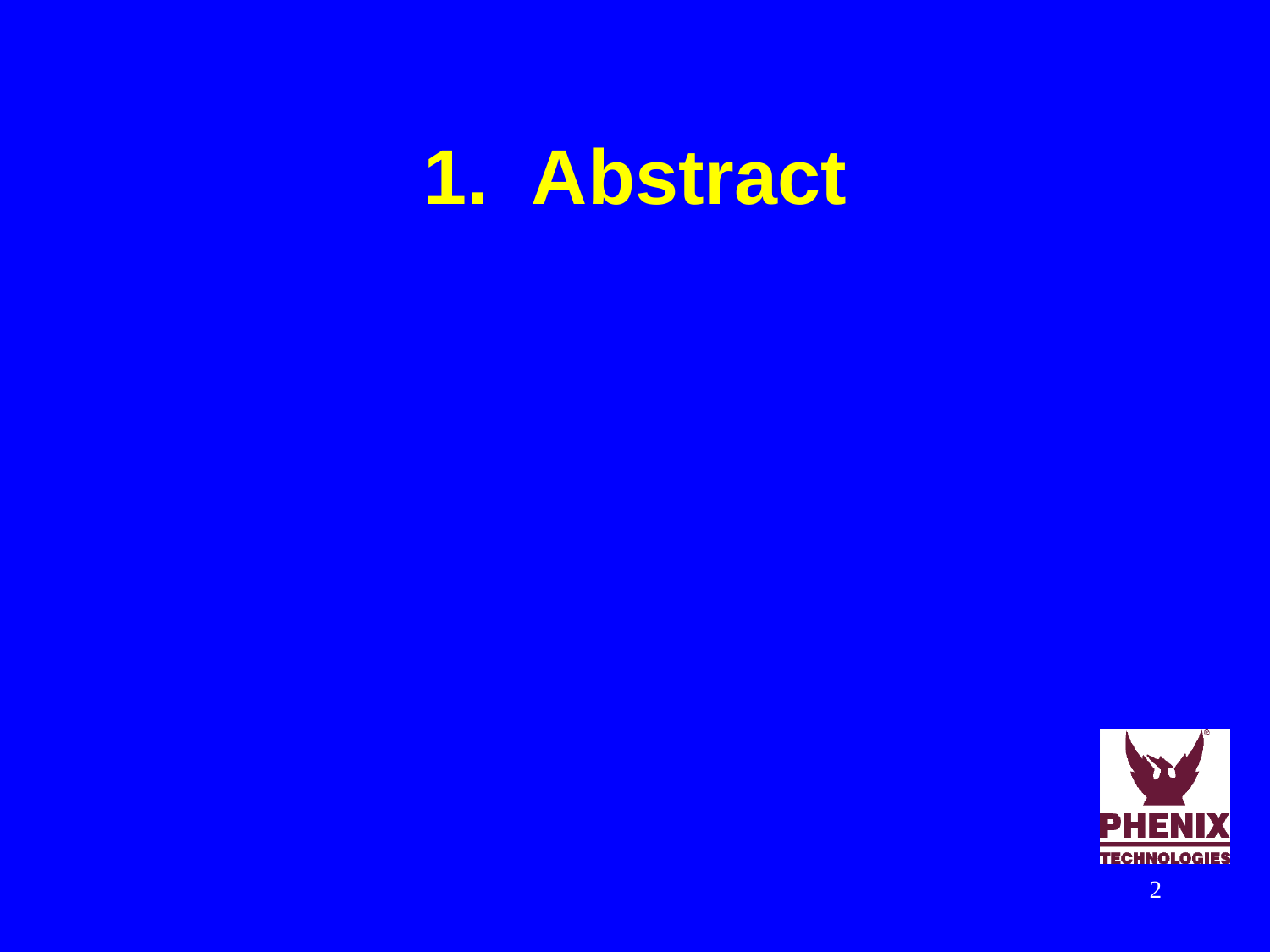• AC single phase power supplies utilized for alternating current insulator artificial icing tests shall have a defined impedance and the ability to provide an adjustable output voltage (which may change in the stated impedance range during operation) to an unknown and variable load impedance.

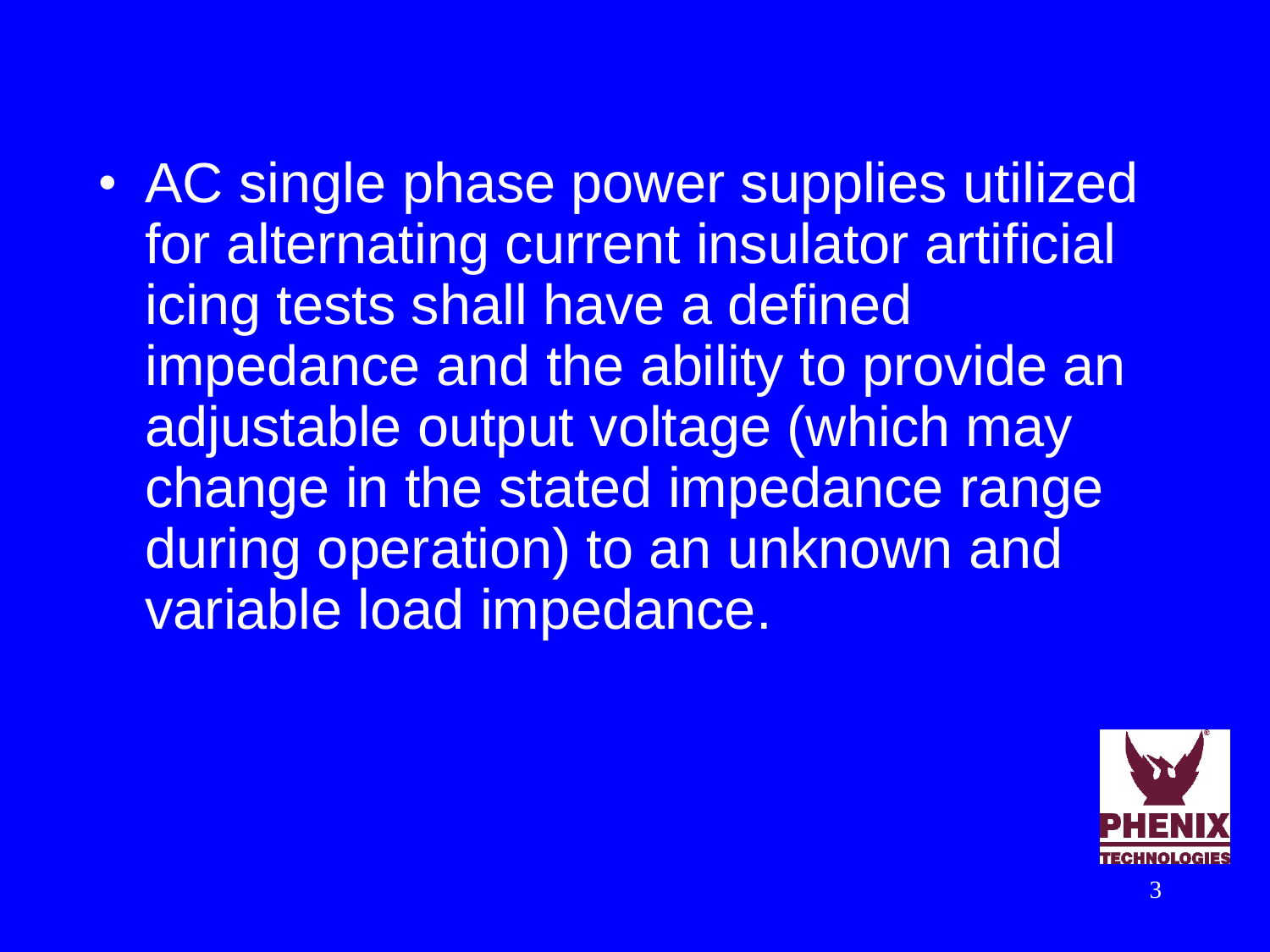AC single phase power supplies may comprise (a) a transformer with an adjustable output voltage (recognized as variable ratio or variable transformer) or (b) may combine a variable ratio transformer and a fixed ratio transformer to step-up the output voltage, or (c) may combine a variable ratio transformer and a cascade-connected transformer arrangement to step up the output voltage to match the test requirements.

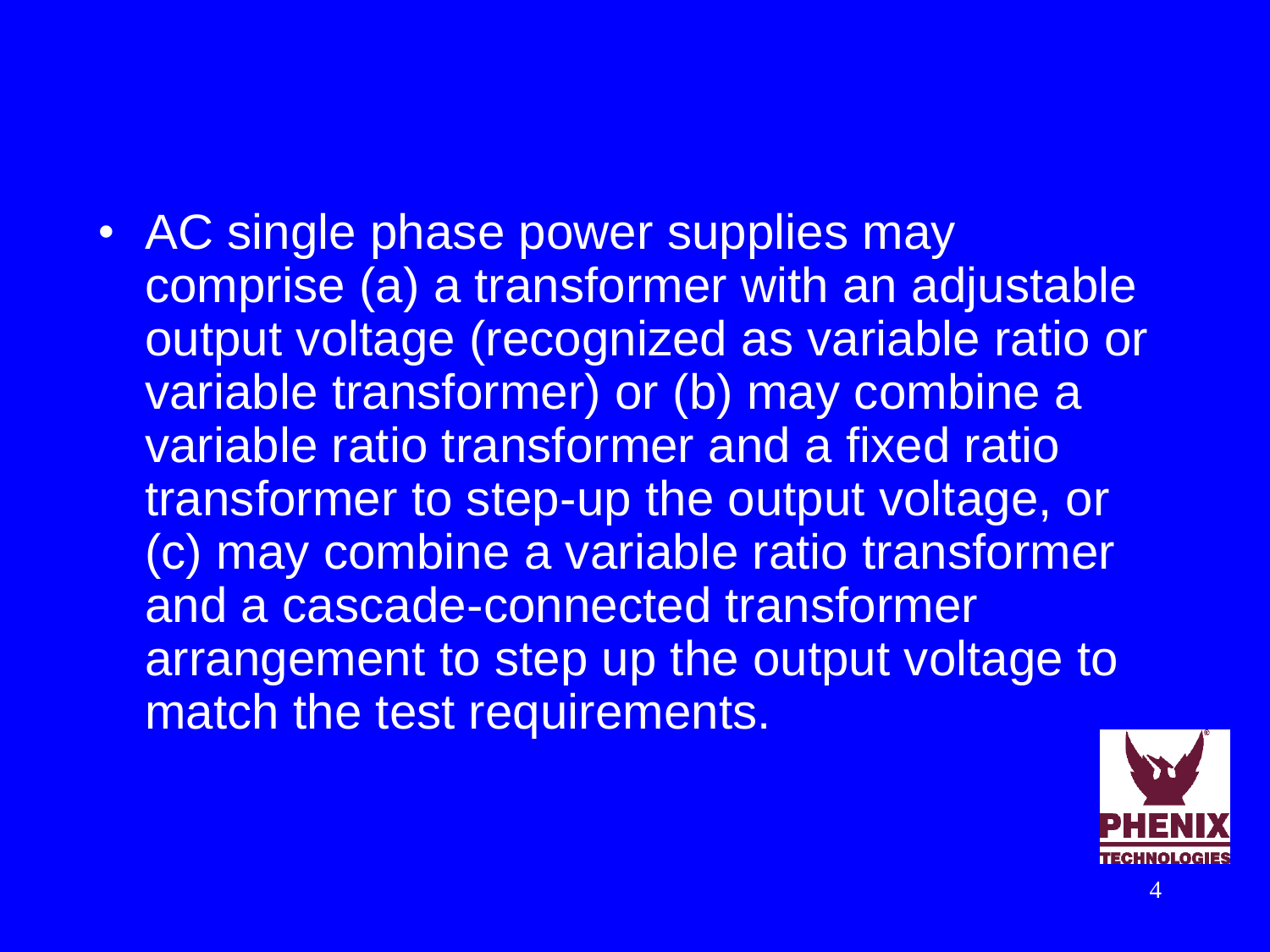- The variable transformer may be designed as a two winding transformer with one primary winding and one secondary winding or as an auto-transformer with one winding electrically and magnetically coupled.
- The variable transformer arrangement shall be rated for heavy duty application.
- The Fixed Ratio Transformer (recognized as step-up transformer) may be designed as (a) a two winding transformer or (b) a group of two or more step-up transformers connected in cascade.

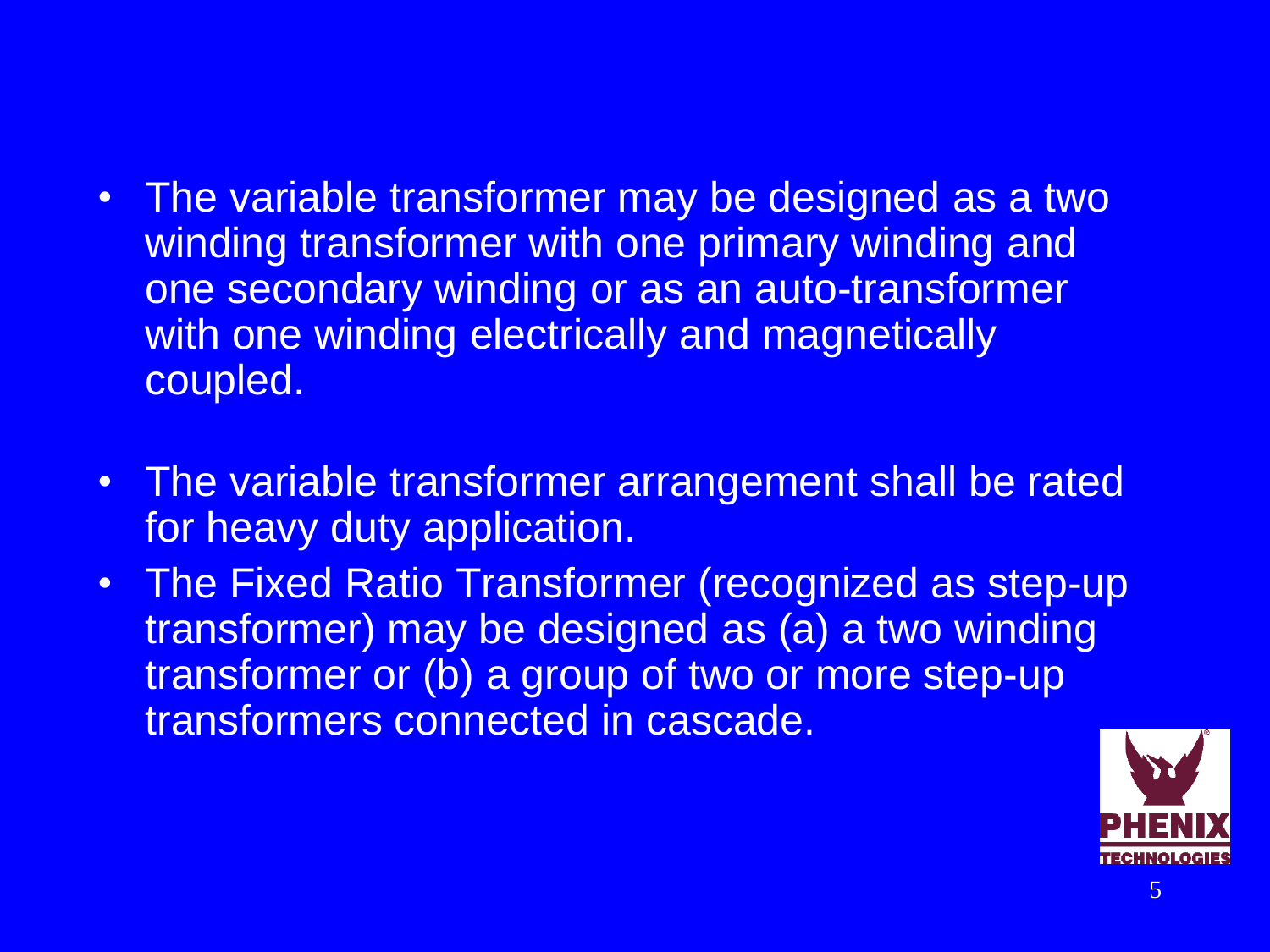• The line frequency or the frequency of the test voltage shall be in the range of 45-65 Hz.

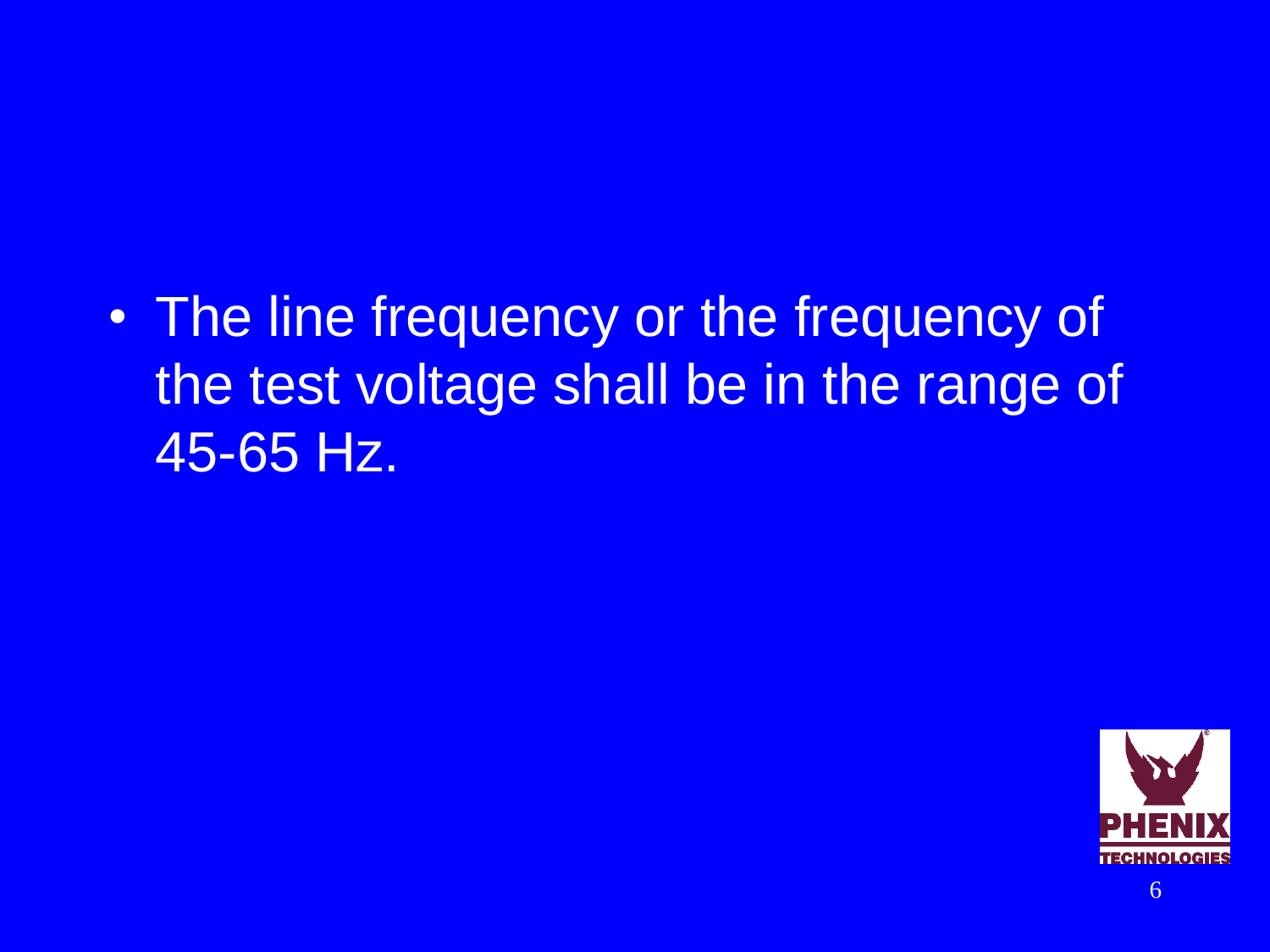# **2. Scope**

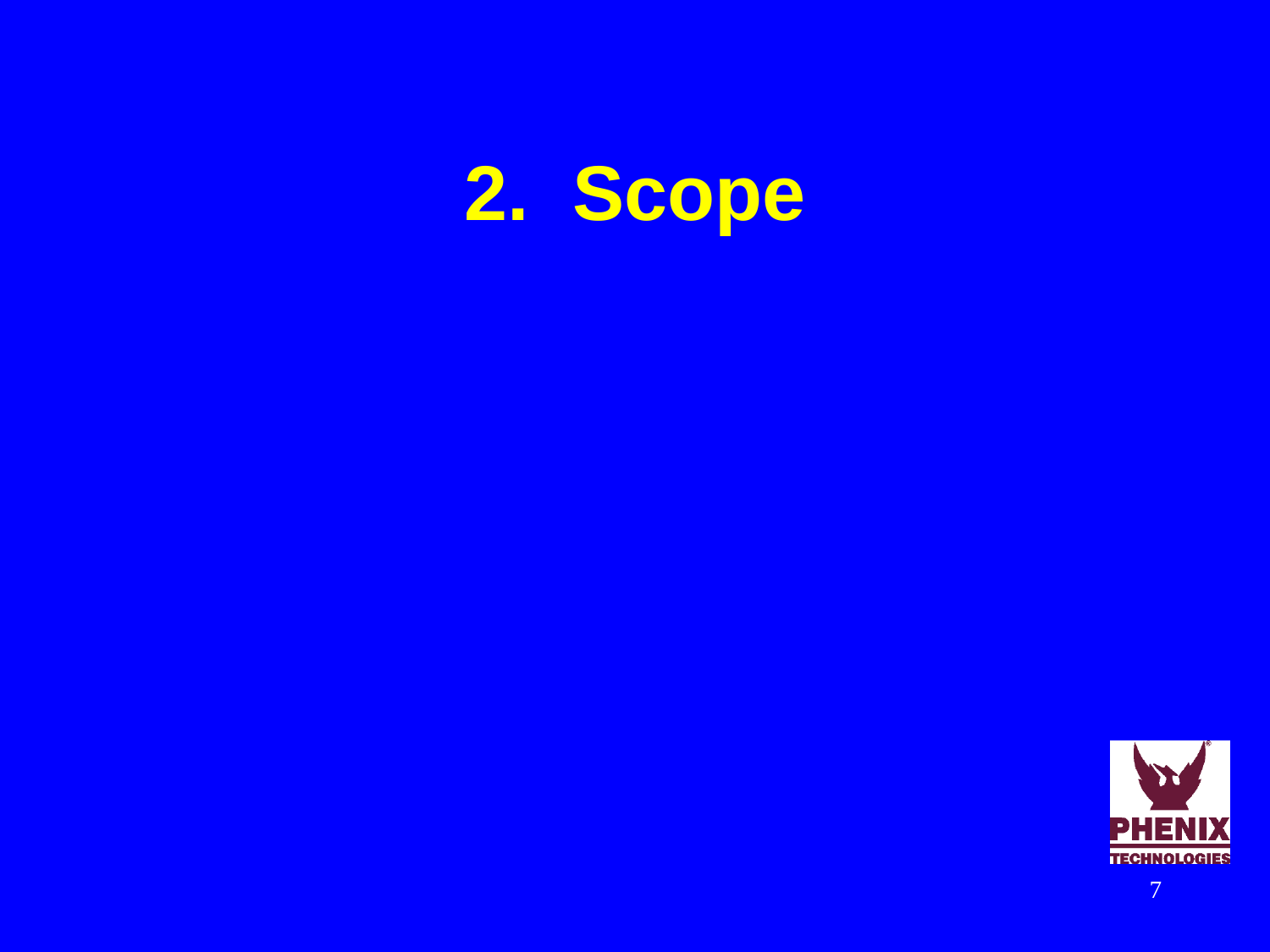- Exclusively, the properties of Alternating Current Single Phase Power Supplies generating a variable output voltage to a test specimen are described below.
- NOTE: Moving-Coil Variable Transformers and Generators (Motor Generator Sets) do not fall into this category because of different electrical properties and will not be reviewed

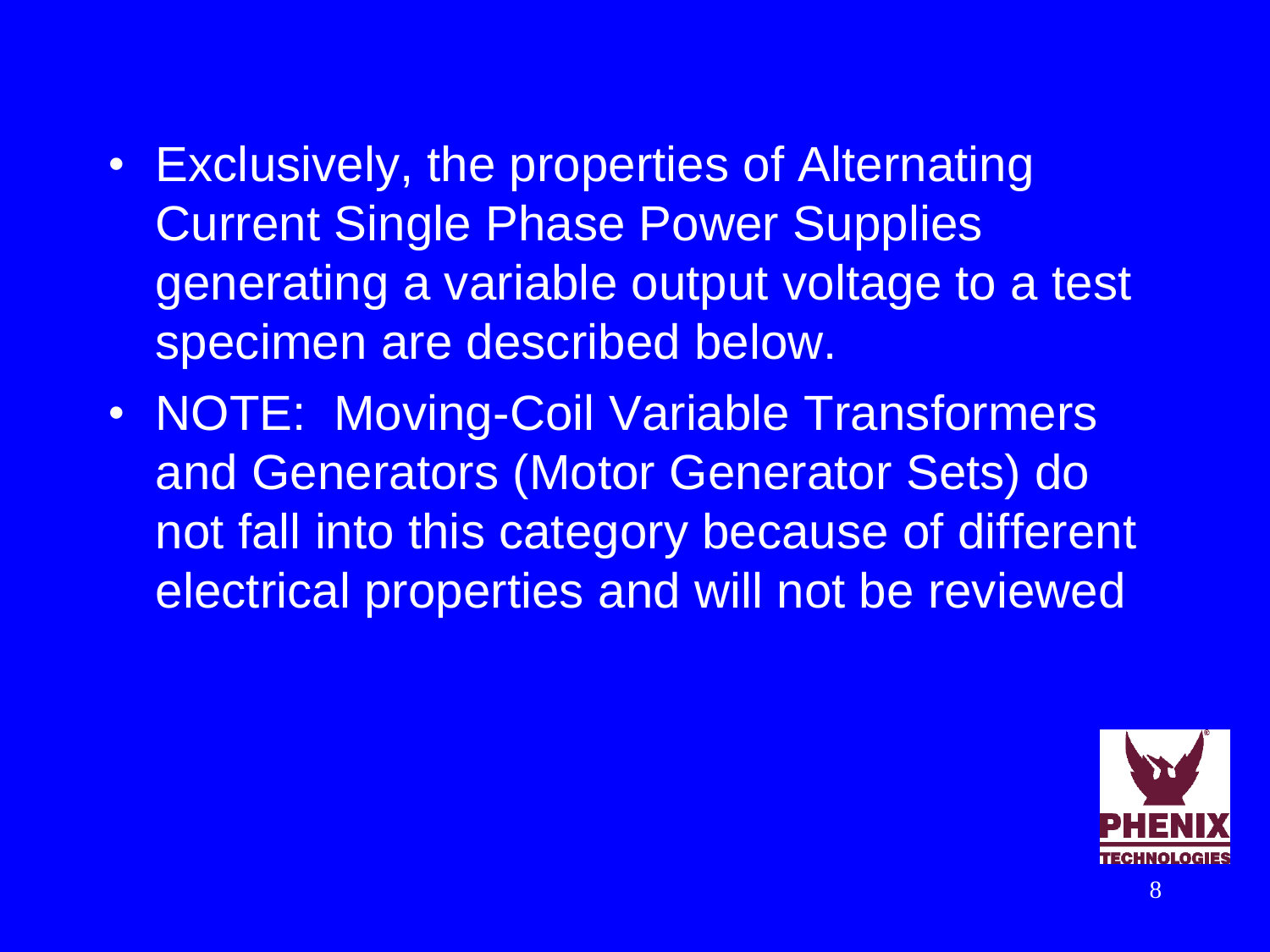### **3. Objectives**



9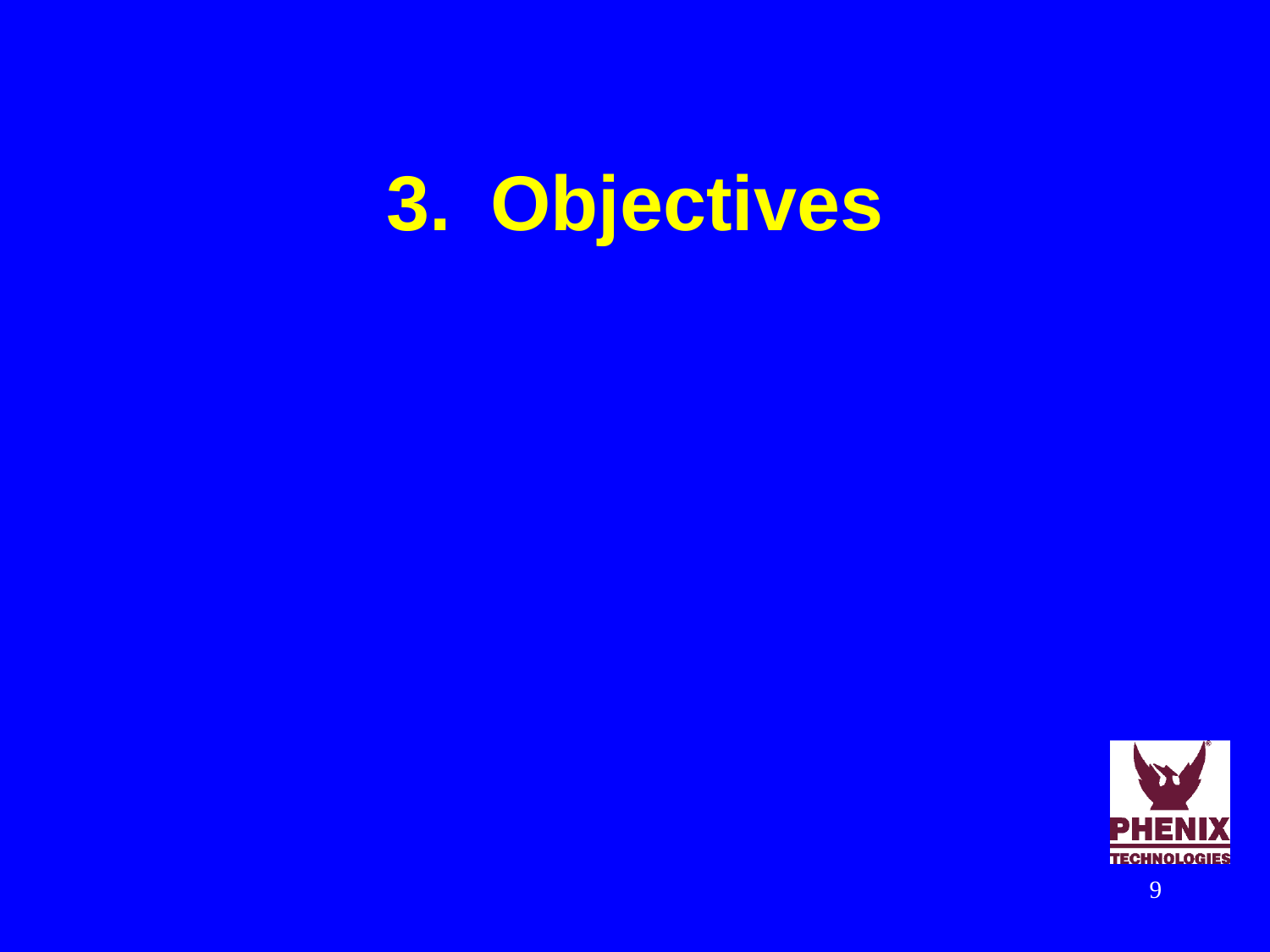- To determine and specify the requirements and electrical properties of the power supplies utilized in AC high voltage Insulator Artificial Icing Tests.
- To develop methods and characteristic data which will permit the specification and verification of performance tests on power supplies employed in AC Insulator Artificial Icing Tests.
- An AC single phase power supply shall provide reproducible and reliable test data.

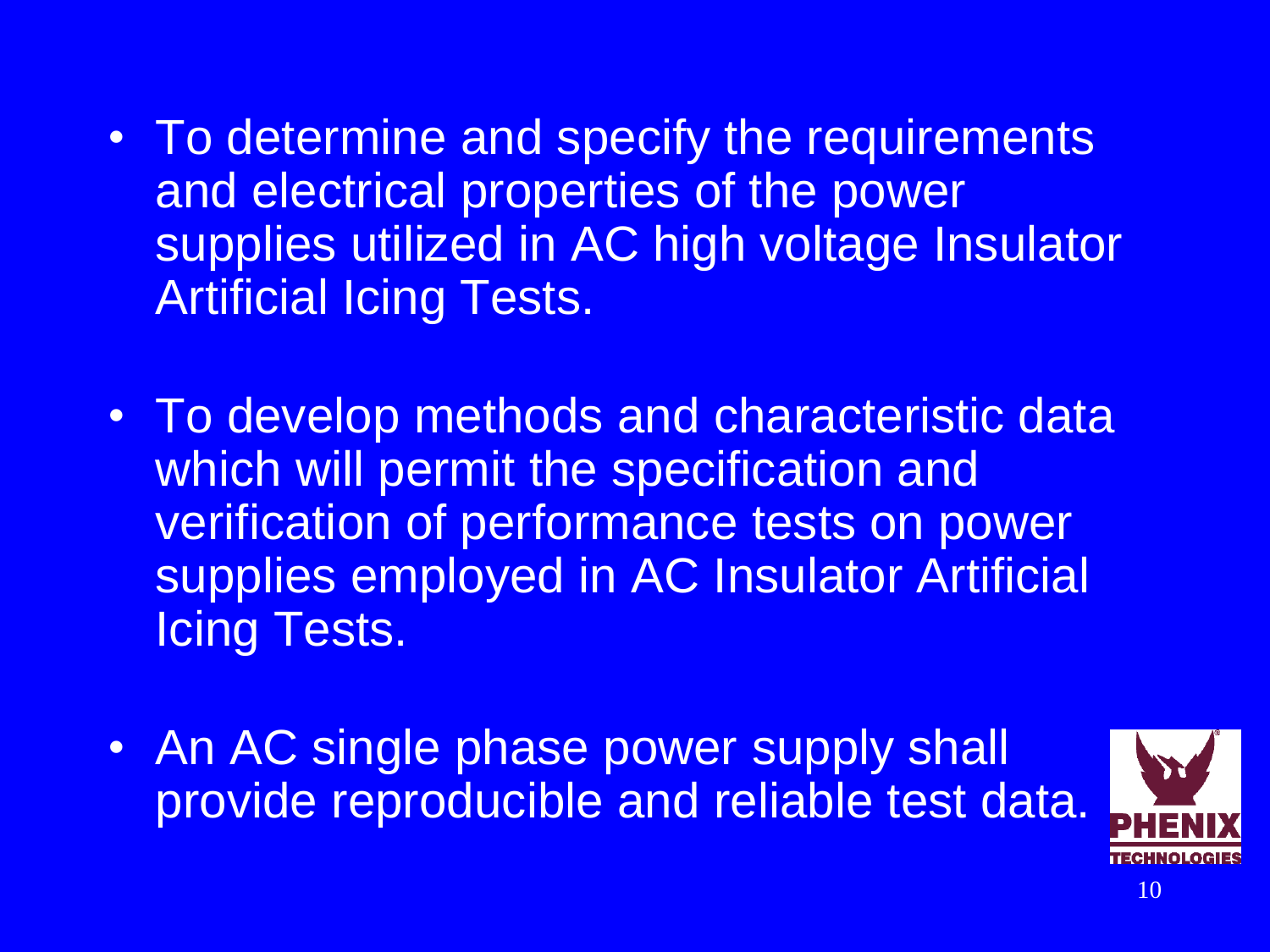#### **4. Introduction**

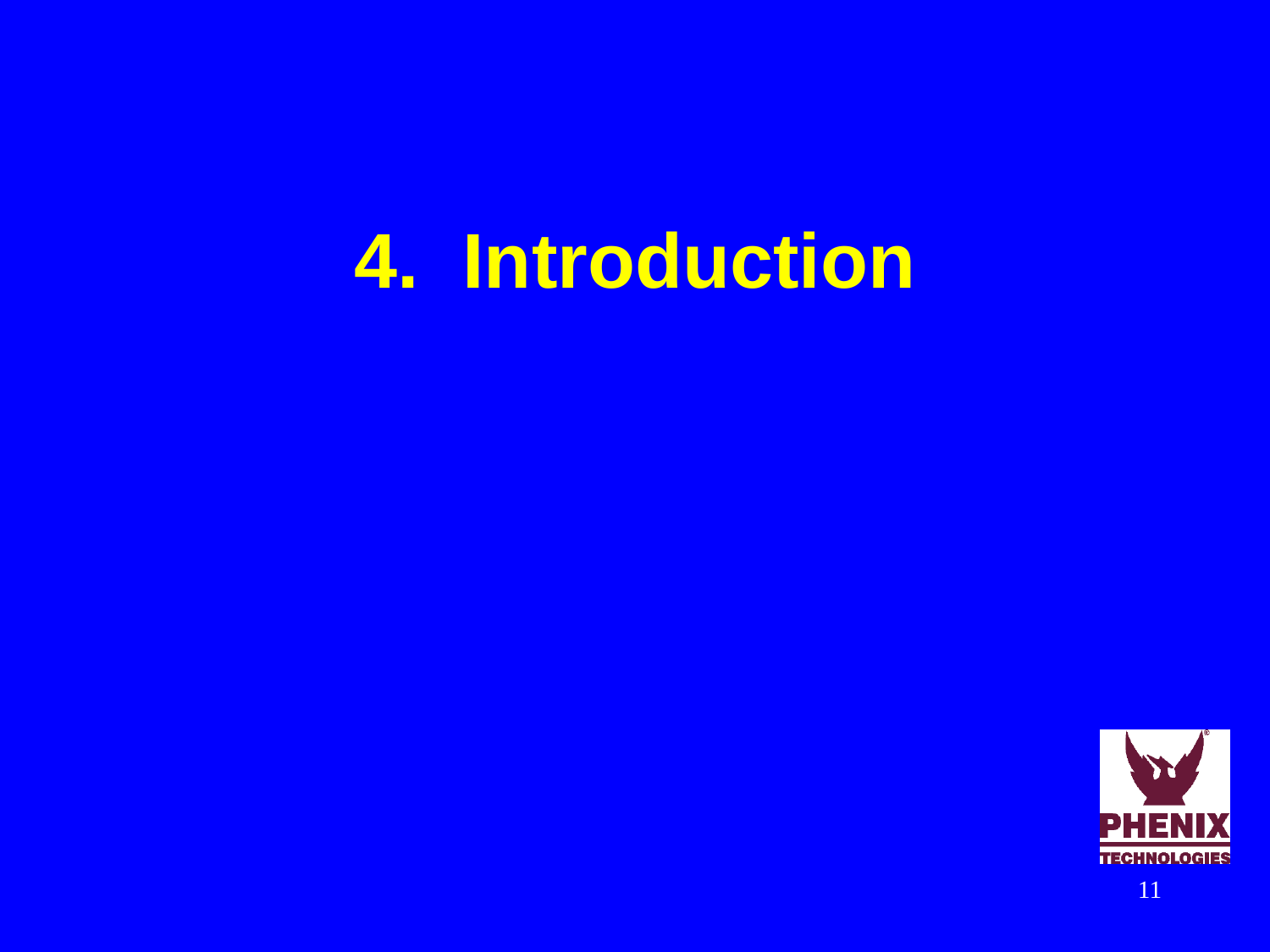• An AC single phase power supply may be described as an electrical apparatus which provides an output voltage, output apparent power, with an output impedance (within a specified range) at constant frequency, to an unknown and variable load.

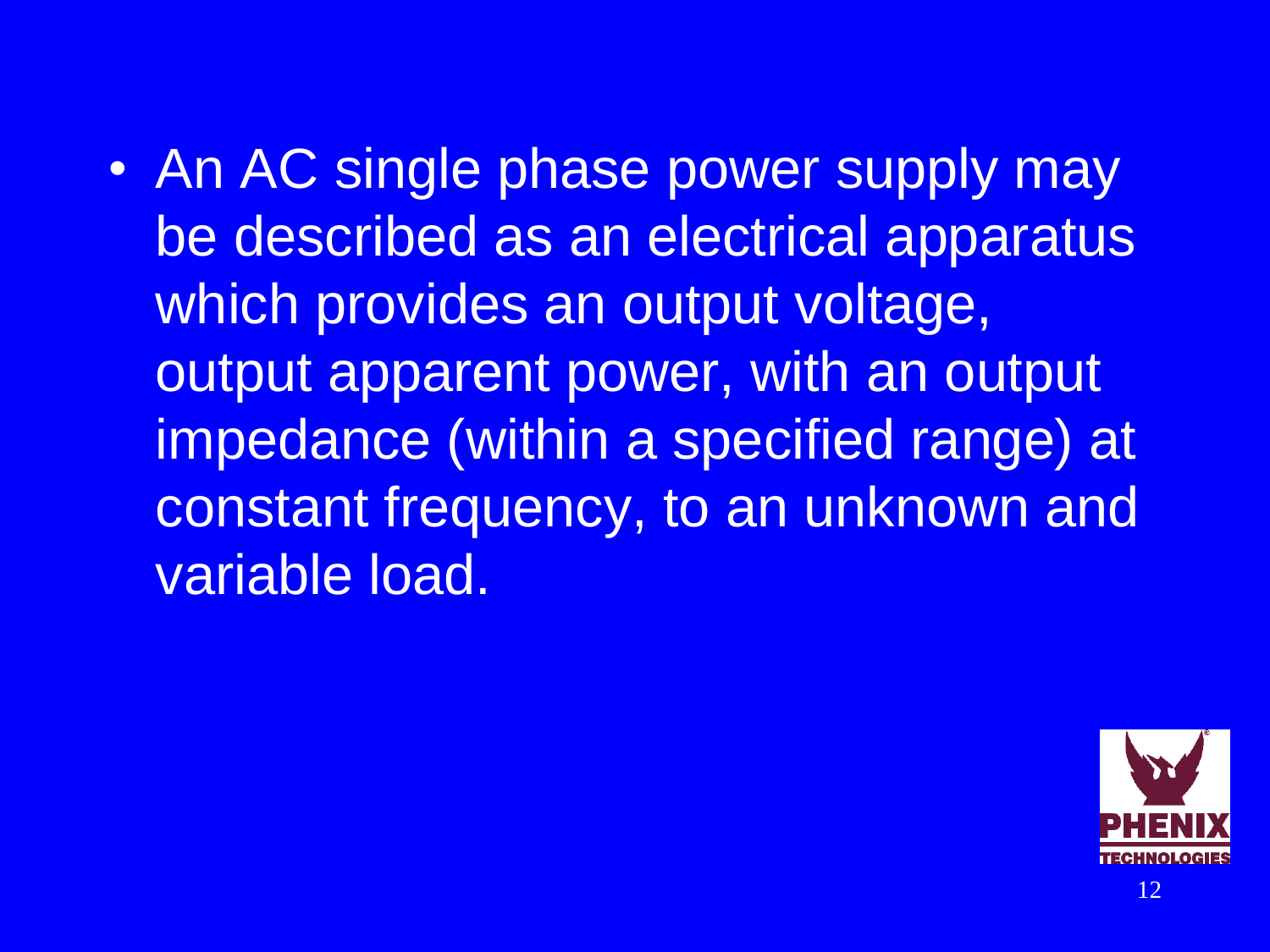- In the field of high voltage testing, a variable ratio transformer (or cascade transformer group) and a fixed ratio transformer are employed to provide the necessary output voltage to the test object.
- The resolution of the output parameters (voltage [V], apparent power [VA], and  $impedance [\Omega]$ ) may be infinitely variable or quasi-stepless depending on the variable transformer type.

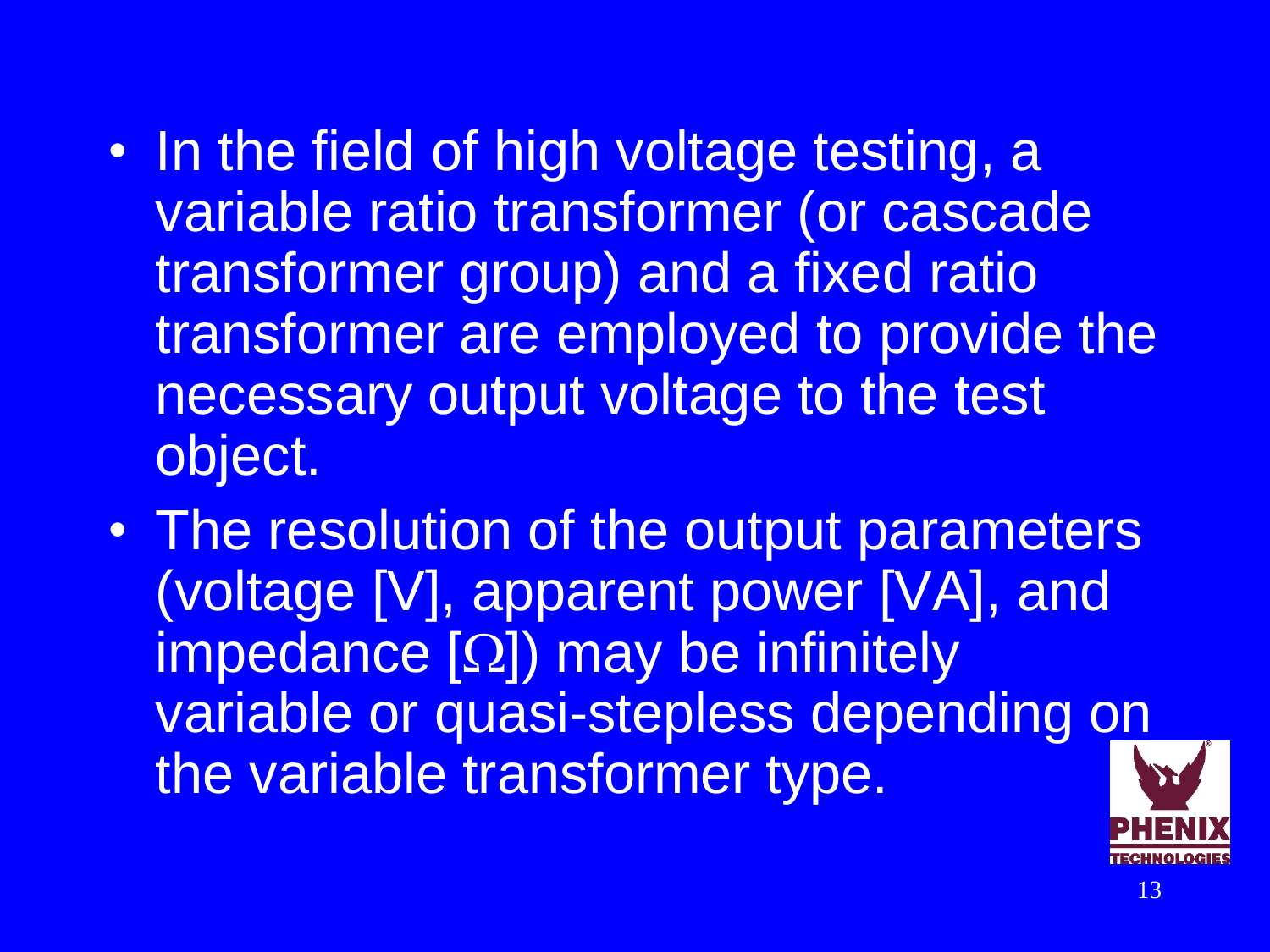## **5. Electrical Properties of Variable Transformers:**

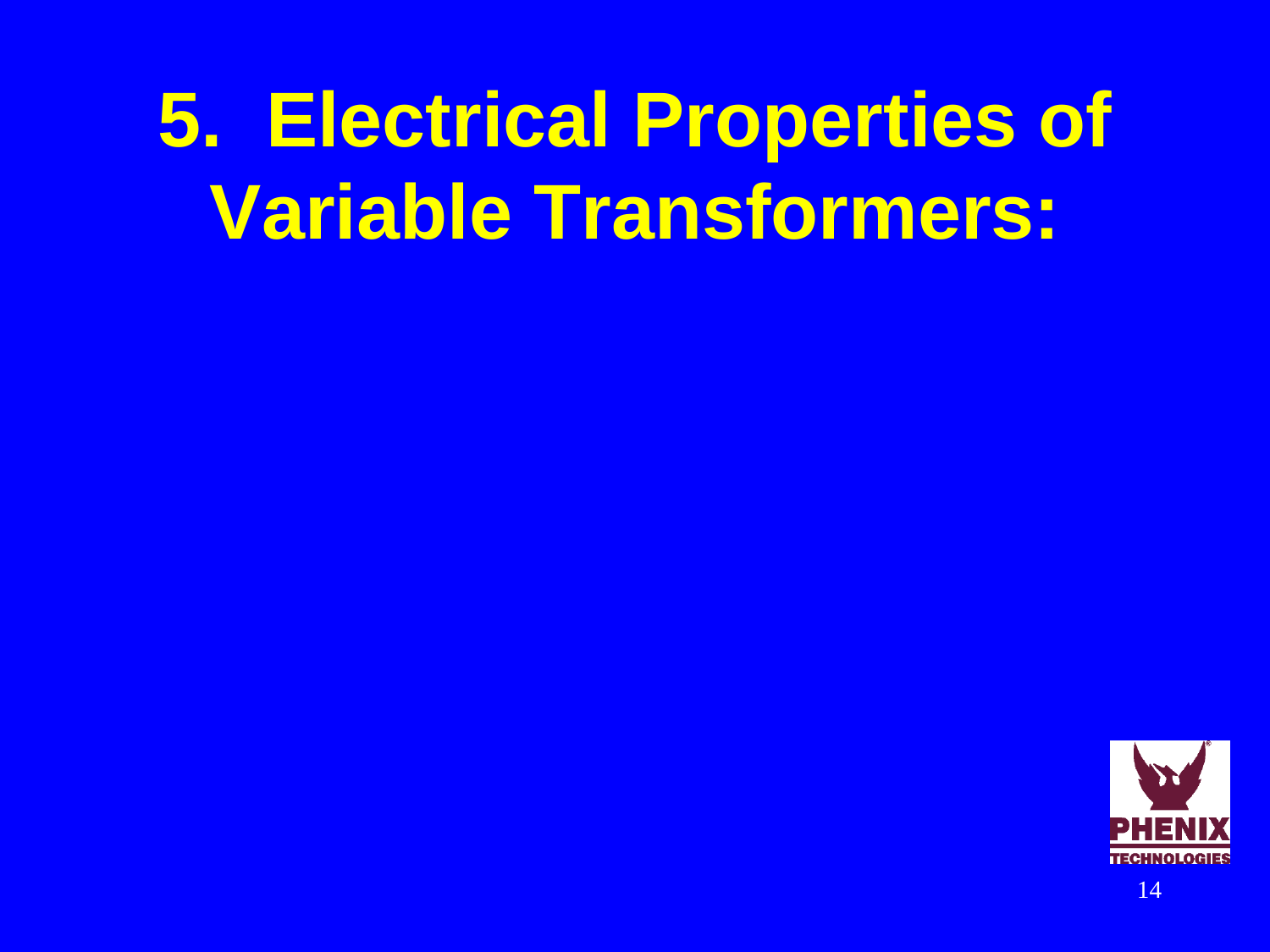- Today, toroidal variable transformers, column type variable transformers, and Thoma variable transformers are in practical operation.
- Toroidal variable transformers use current collector assemblies traveling circumferentially to the winding contrary to a column-type variable transformer having current collector assemblies traveling axially to the winding. Both types have the common feature of a low turn-to-turn voltage. The turn-to-turn voltage of <.7 V is necessary to yield uninterrupted output voltage and to limit losses during current flow.

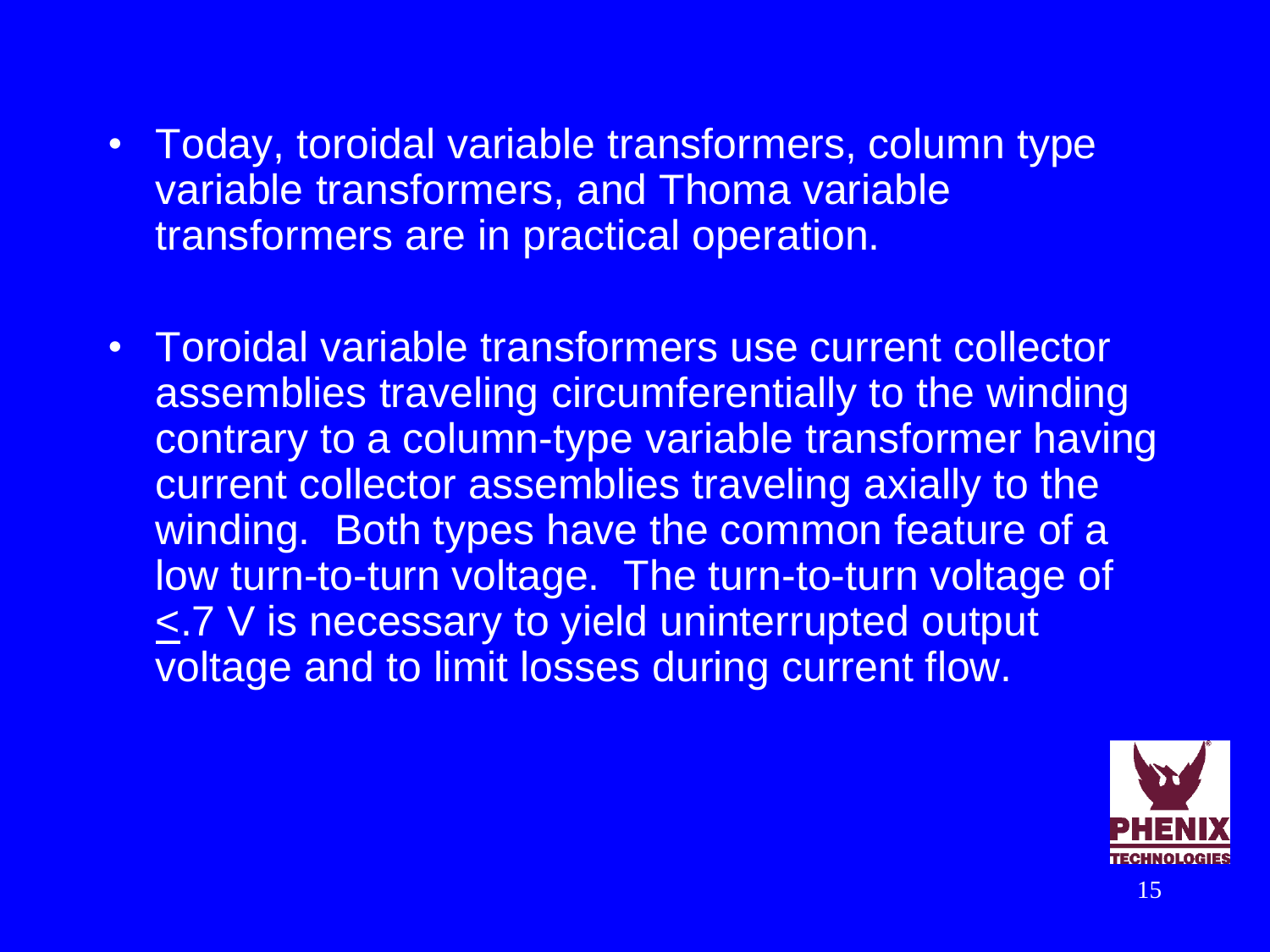

**Column-Type Variable Transformer Toroidal Variable Transformer** 

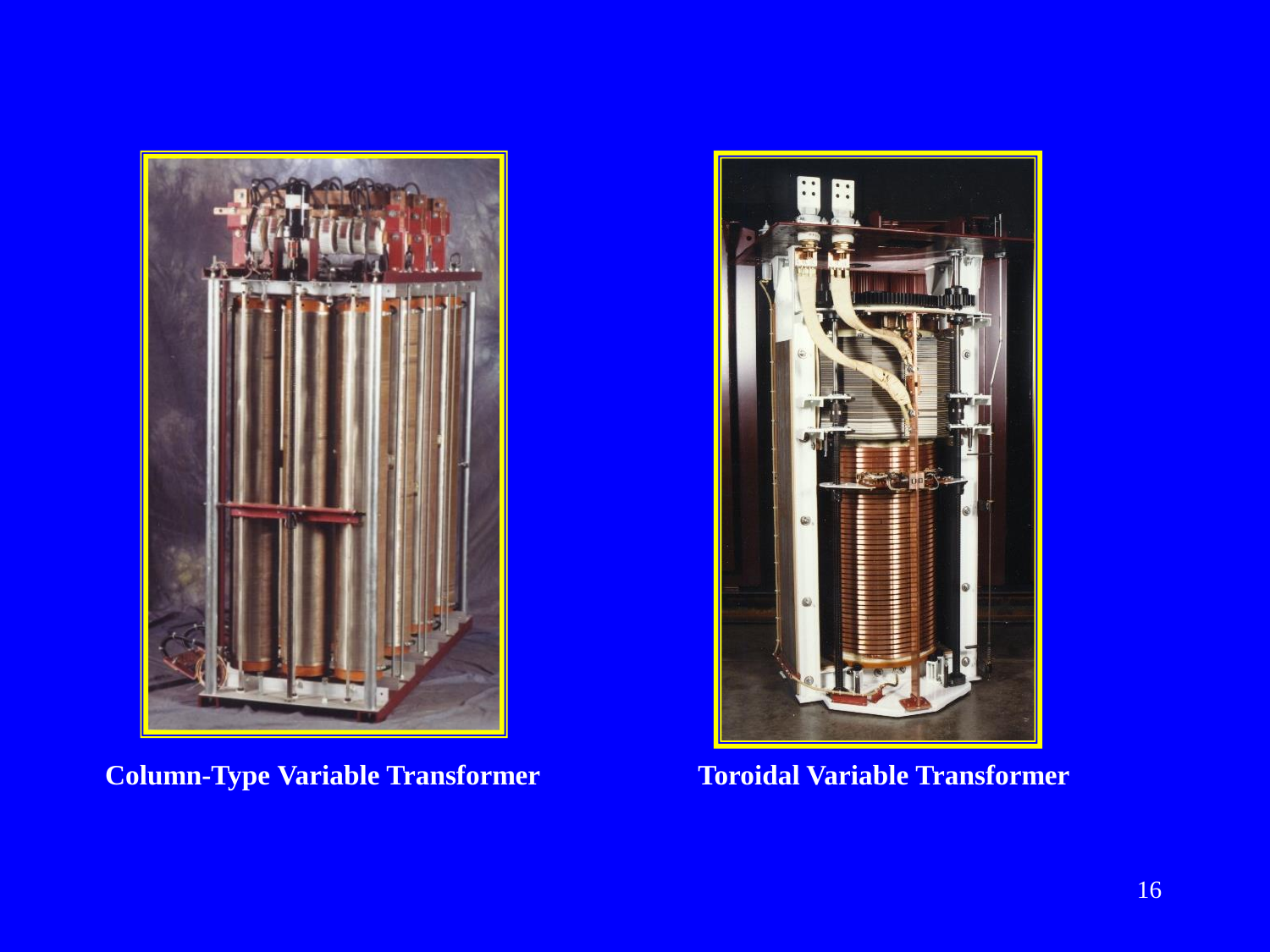- The resolution of the output parameters (voltage [V], apparent power [VA]) is quasi-stepless.
- In general, variable transformers feature a single layer secondary winding on the magnetic core to allow a current collector to travel axially or circumferentially. This distinctive characteristic confines the shape and dimensions of the magnetic core and winding design. However, the magnetic core and winding layout does not permit the use of preventive measures to reduce the stray field caused by the current collector during current flow. Depending on the required output voltage, the current collector has to move on the winding. During current flow a stray field will be generated depending on the position of the current collector. Consequently, the impedance of toroidal and column type variable transformers are not constant. The impedance of toroidal and column type variable transformers depends on the current collector position during current flow.

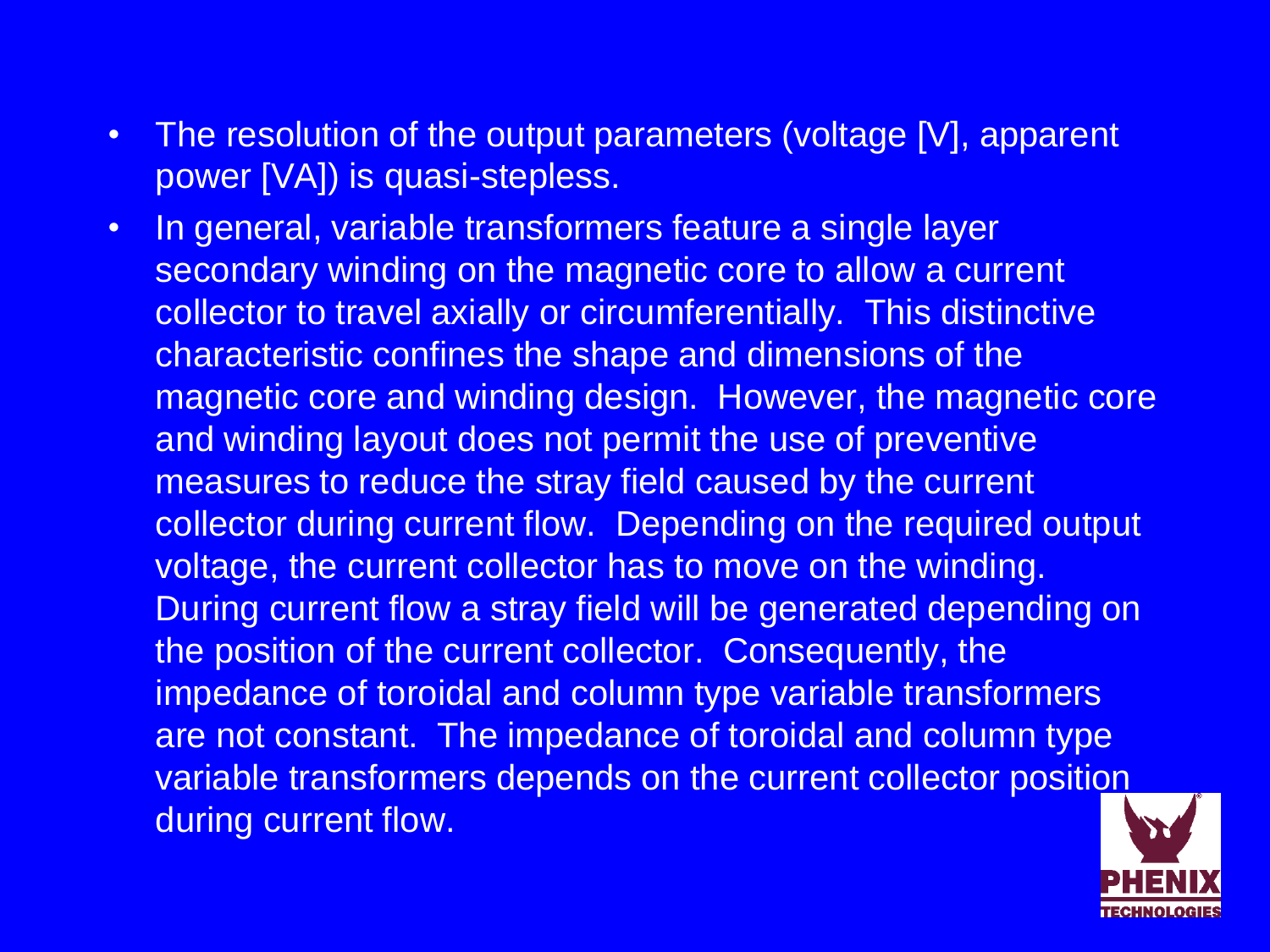- Furthermore, the core shape and winding design of toroidal/column type variable transformers limit the range of the output voltage. The input/output voltage ratio of both types typically does not exceed  $\leq 1:15$ . However, to comply with heavy-duty application requirements the input/output voltage ratio of toroidal/column type variable transformers should be 1:1.
- The Thoma variable transformer is a type of variable transformer in which a single layer of wire is wound onto a rotating cylinder. The current collector assembly moves axially along the secondary winding.

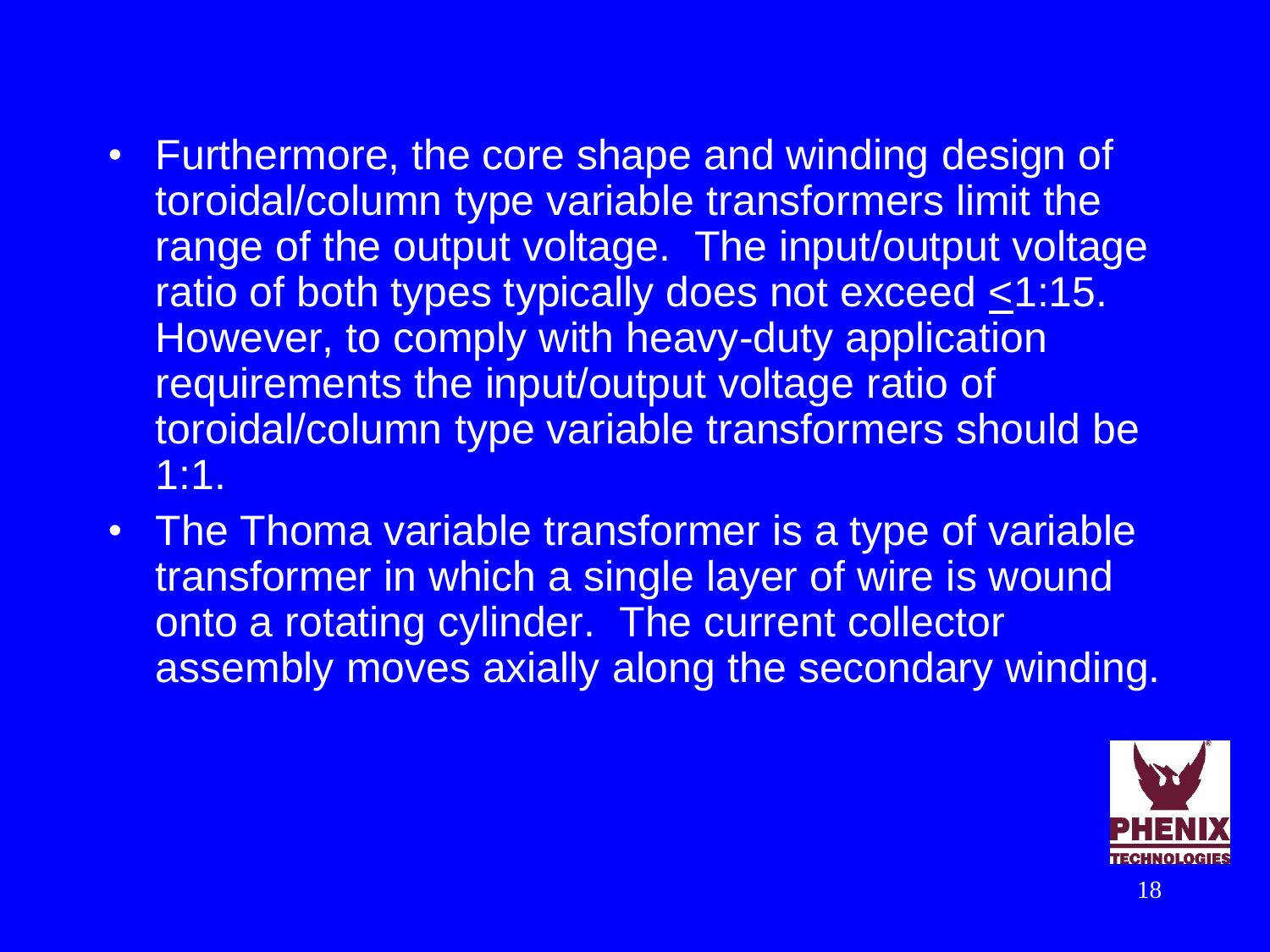- Thoma type variable transformers generally are designed as two winding transformers and are oil immersed. The distinctive properties of the Thoma type variable transformers are infinitely variable resolution of the output parameters (voltage [V], apparent power [VA], constant impedance  $[ $\Omega$ ]$ ) in 10-100% traveling range of the current collector position, line separation and providing an inductive compensation. The primary winding may be designed to accept an input voltage up to 50 kVAC, 50/60 Hz.
- The Thoma type variable transformer features a gapped core, which reduces the harmonic content of the output voltage. In addition, the gapped core represents an inductive load which compensates 8-10% of a rated capacitive load.
- Thoma type variable transformers comply with the heavy duty requirements.

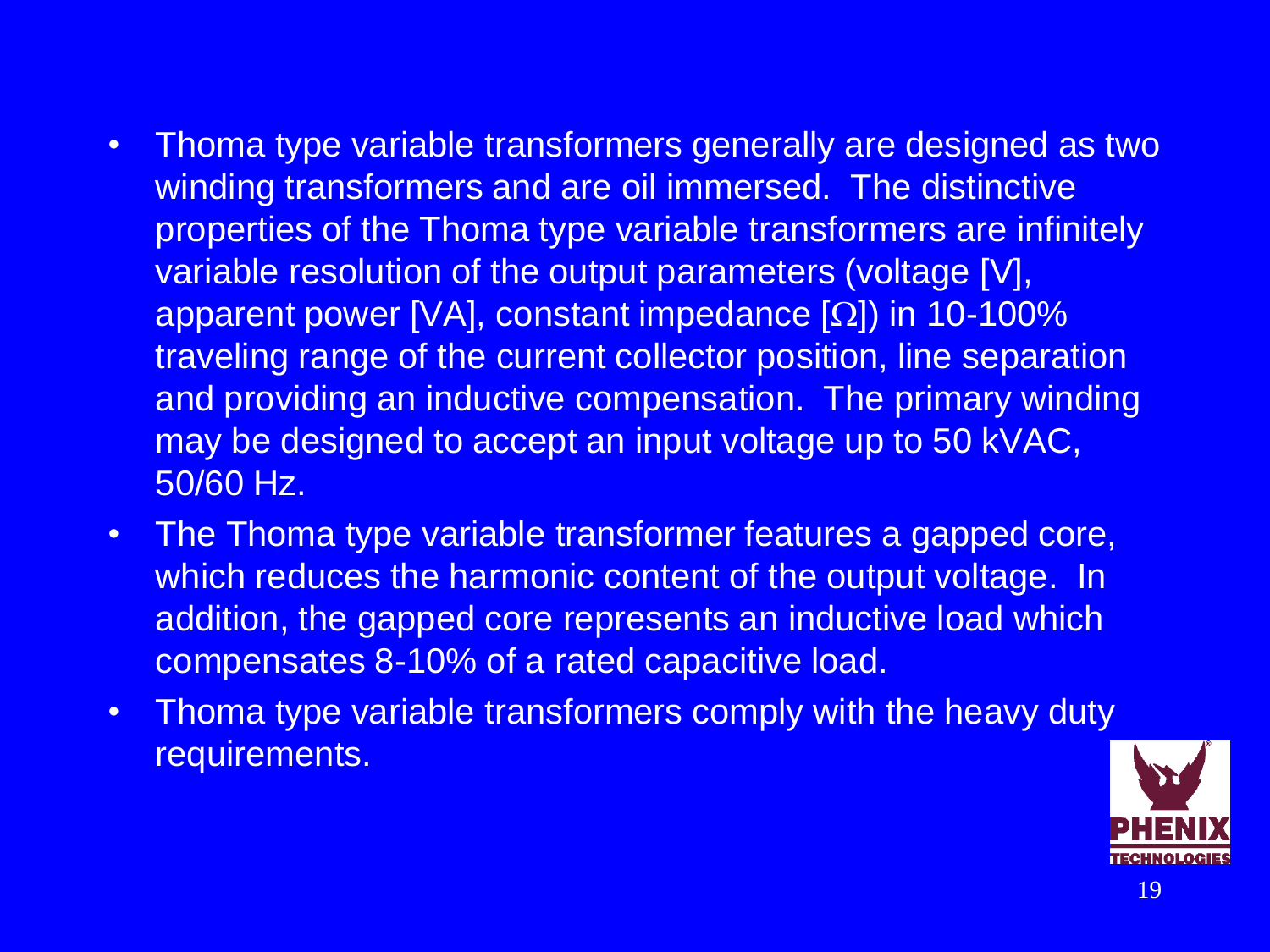## **6. Electrical Properties of Step-Up Transformers:**

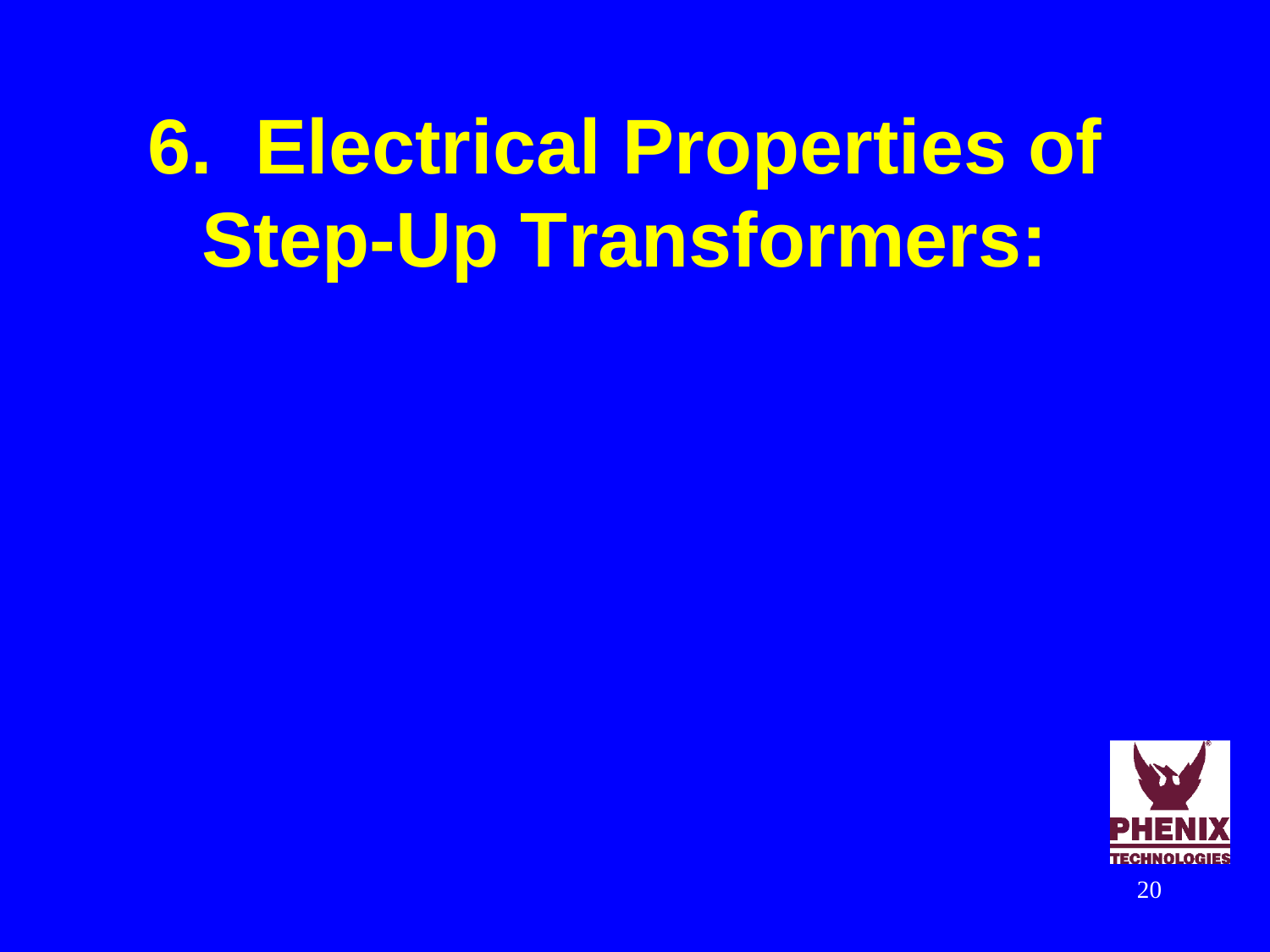- A step-up transformer shall feature a primary and secondary winding. The low voltage end of the secondary winding shall be grounded.
- The short circuit impedance or short circuit voltage shall be <6%. To match different load impedances, the secondary winding may be designed with additional taps.

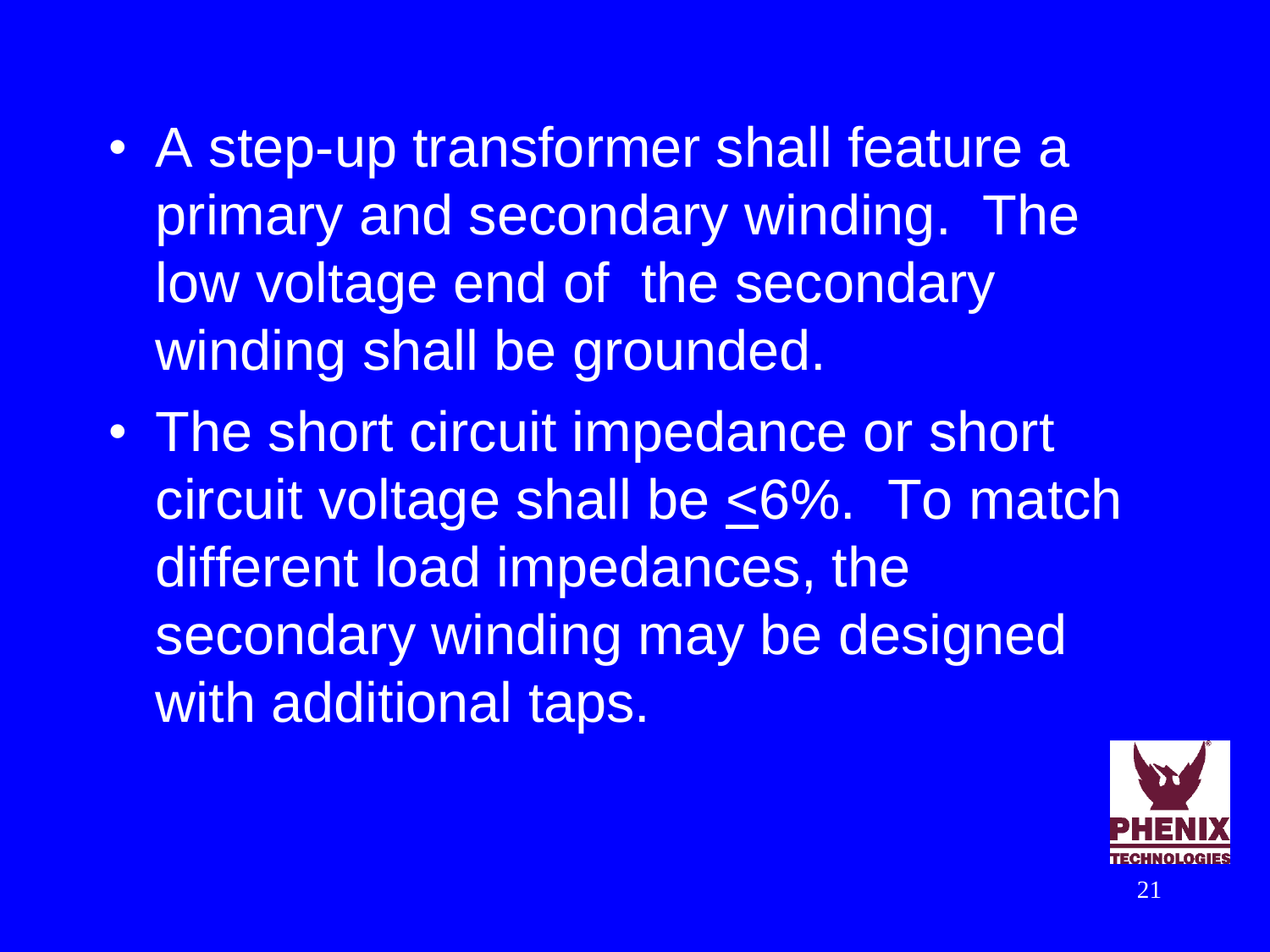# **7. Variable Transformer and Step-Up Transformer:**

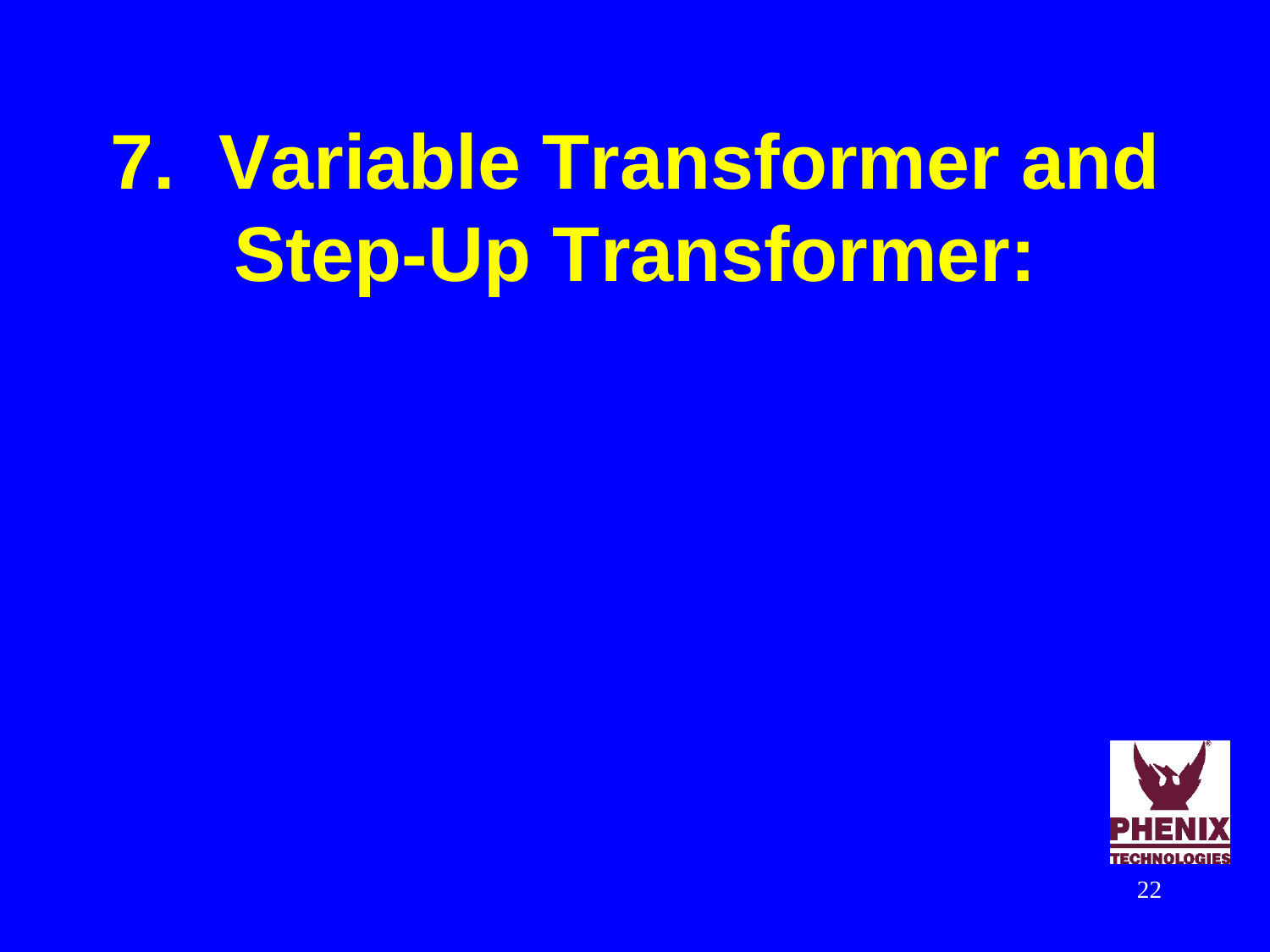• If an AC single phase power supply comprises a variable transformer and a step-up transformer, the system short circuit impedance or system short circuit voltage shall be 15%-8% in the output voltage range of 65%-100%.

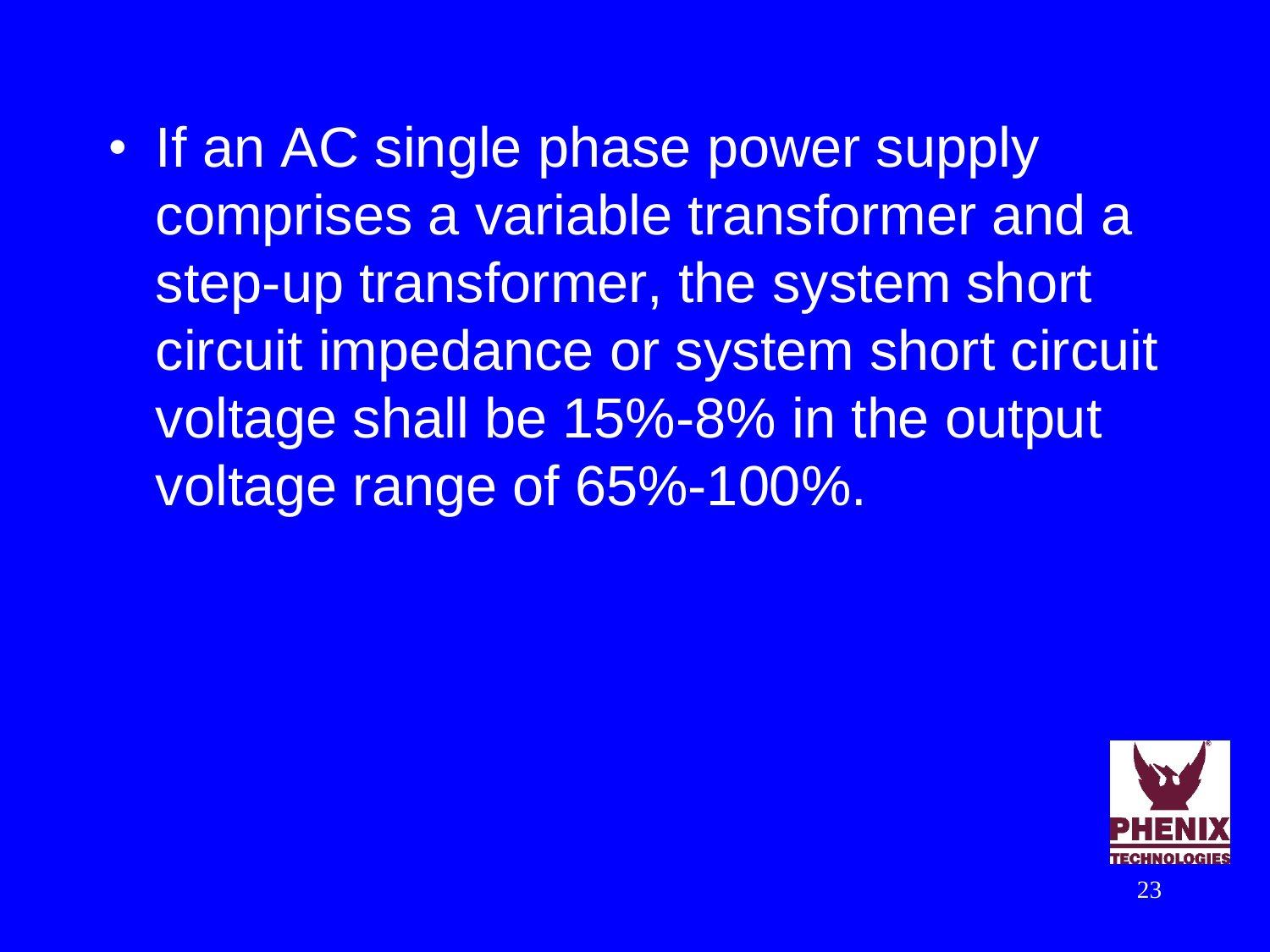# **8. Duty Cycle and Application**

- An AC single phase power supply shall be designed for heavy duty application.
- Example of heavy duty operation is:

No movement of the current collector system for extended time or frequent ON and OFF under load.

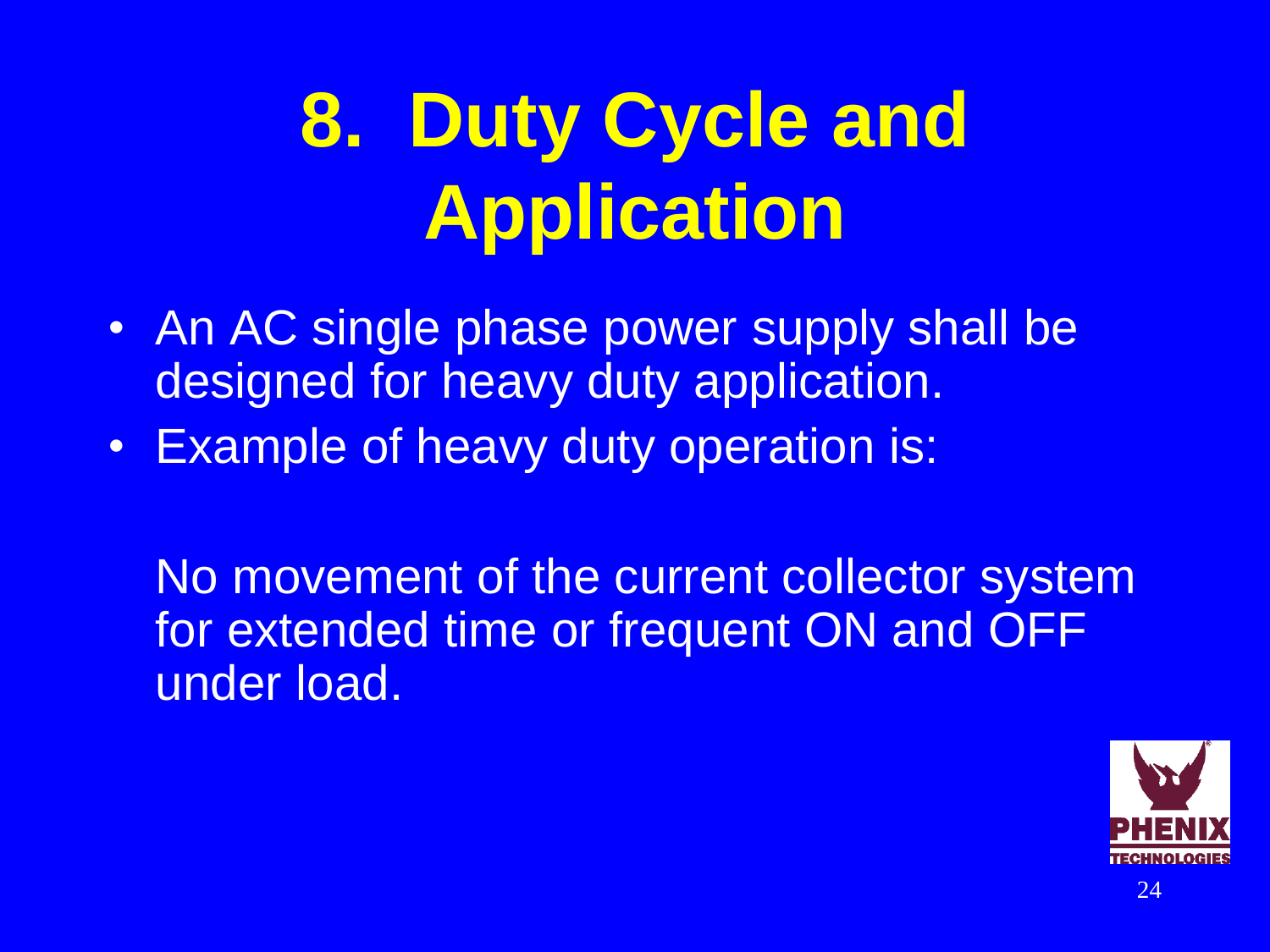#### **9. System Parameters**

- The impedance or short circuit voltage shall be indicated via a graph: Impedance/Short Circuit Voltage as function of the output voltage or traveling range.
- The waveshape of the output voltage should approximate a sinusoid with both half cycles alike, and it should have a ratio of peak-torms values equal to the square root of 2 within +5%.

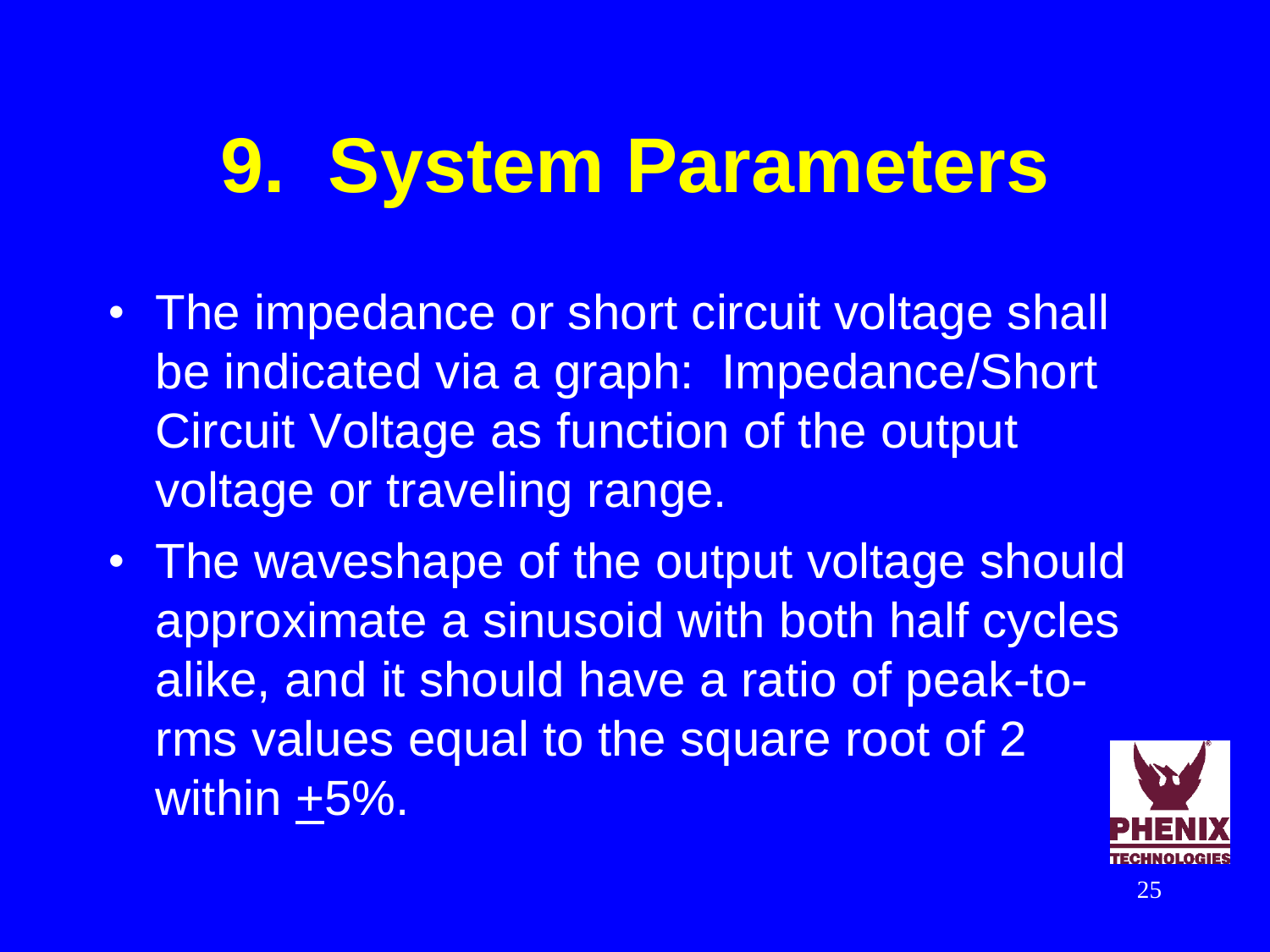#### **10. Excerpt**

- An AC power supply shall provide an output voltage separated from the input line.
- An AC power supply shall provide an adjustable output voltage in the range from 0-100% to a variable load within a specified range.
- An AC power supply shall comprise a variable transformer and a step-up transformer (or cascade transformer arrangement) to match the voltage and load impedance of the test object.

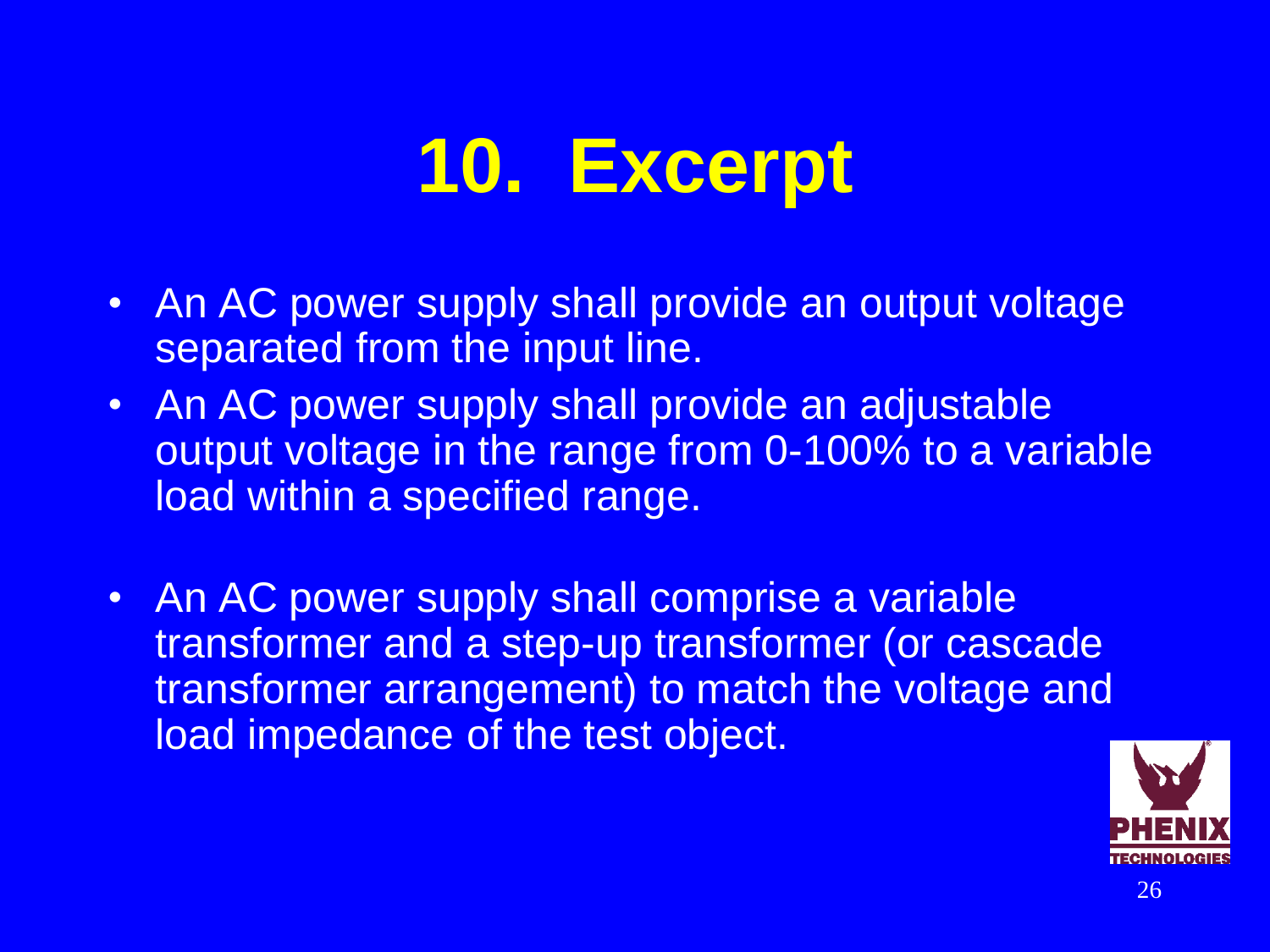- The step-up transformer may be designed with additional taps.
- The short circuit impedance or short circuit voltage shall be 15%-8% in the output voltage range of 65%-100%.
- The short circuit impedance or short circuit voltage shall be indicated via a graph.
- An AC single phase power supply shall be designed for heavy duty application.

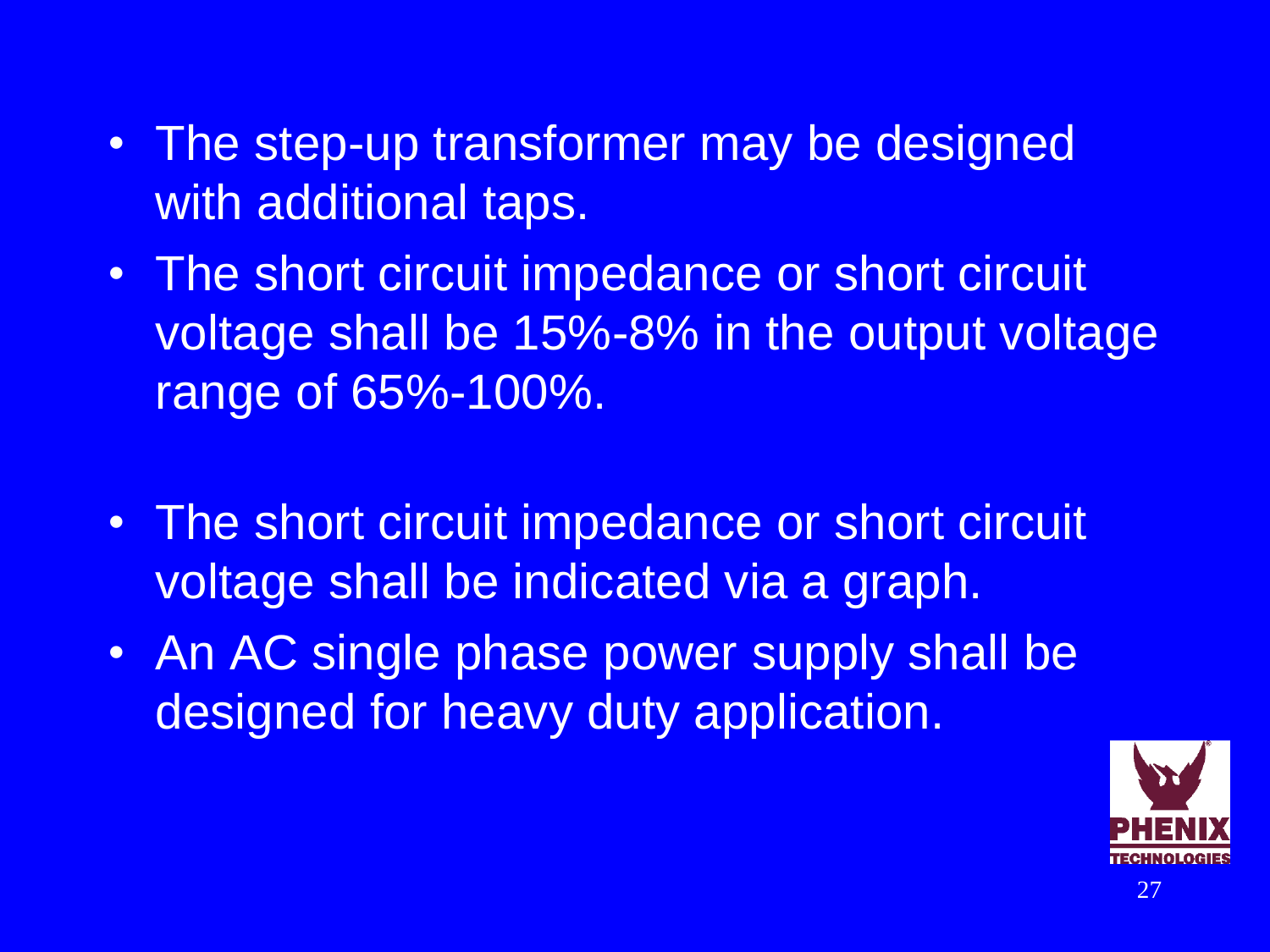# Comments Regarding Power Supply Requirements

1. IEC Standard 507, Second Edition 1991-04, "Artificial pollution tests on high voltage insulators to be used on AC systems" and IEEE Standard 4- 1995, Clause 15.3 does not determine and specify clearly and definitely the electrical properties of power supplies utilized in AC high voltage test apparatus. In addition, both standards do not provide methods and characteristic data for manufacturers and end-users to verify the quality standard of an AC high voltage power supply.

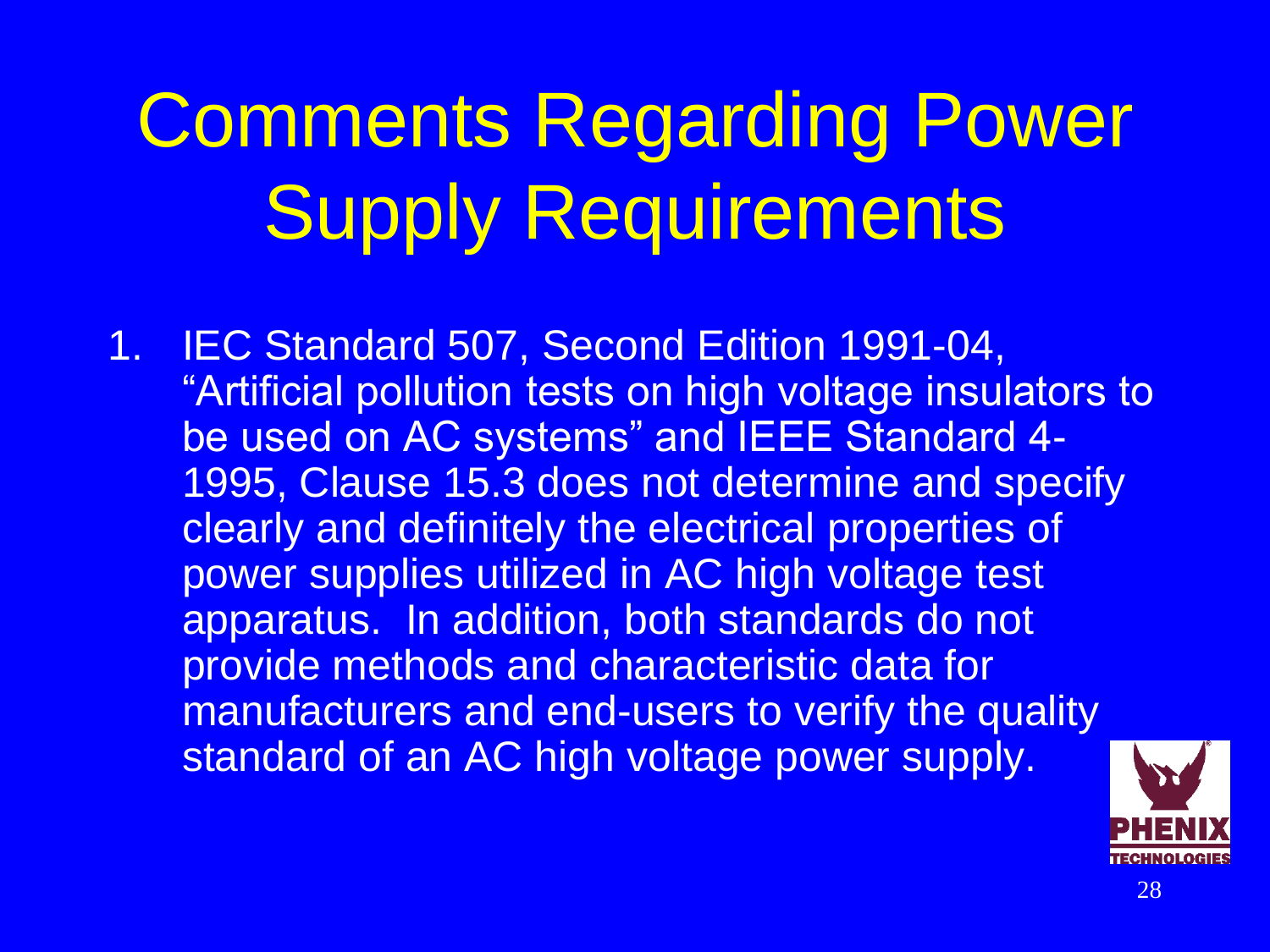- 2. I would like to suggest for discussion the following amendment and additions to Clause #5 of 3rd Draft of Position Paper:
- An AC power supply shall provide an output voltage separated from the input line.
- An AC power supply shall provide an adjustable output voltage in the range from 0-100% to a variable load within a specified range.

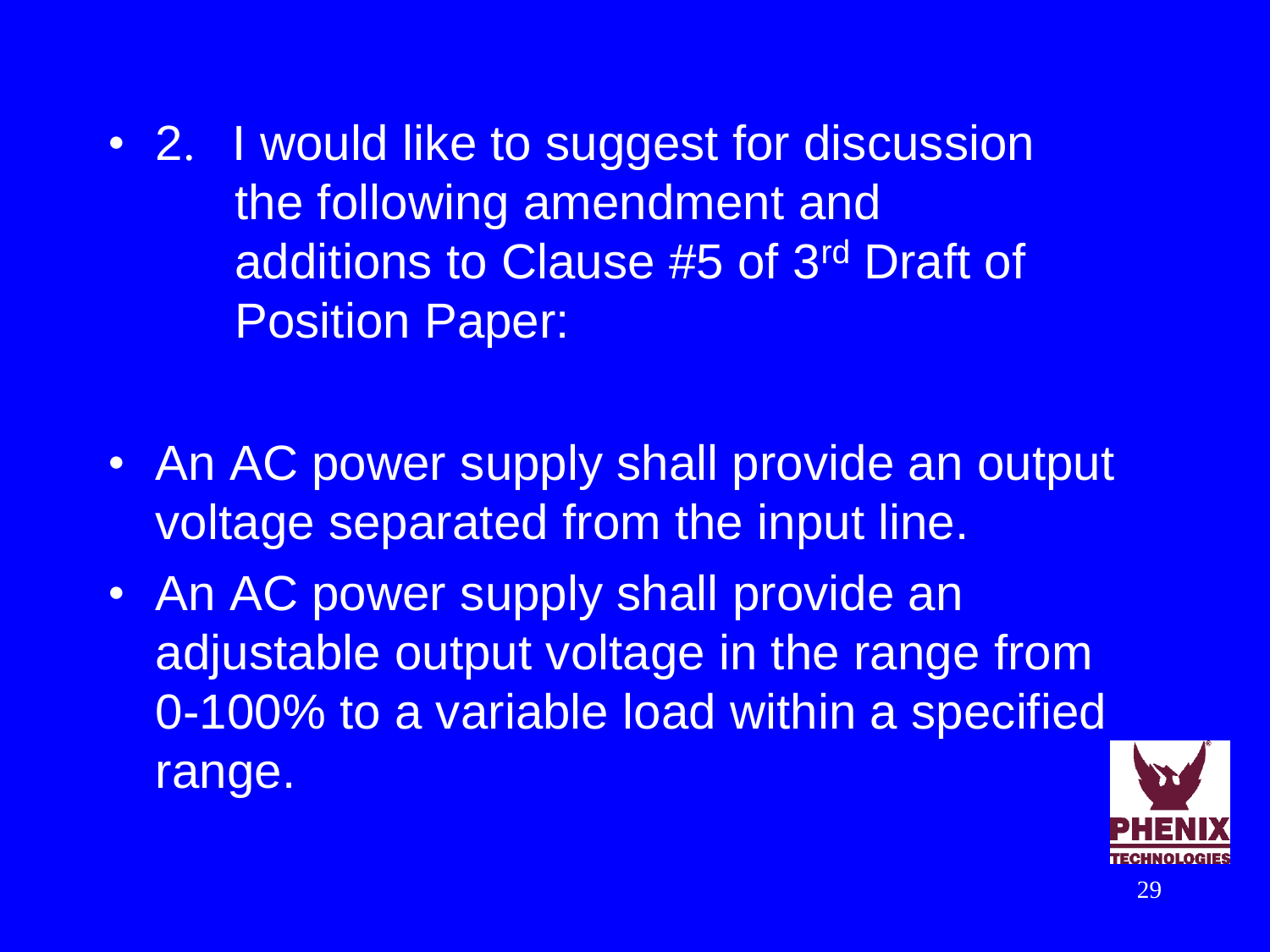- An AC power supply shall comprise a variable transformer and a step-up transformer (or cascade transformer arrangement) to match the voltage and load impedance of the test object.
- The step-up transformer may be designed with additional taps because useful tap operation range 30-100%.
- Utilizing the short circuit voltage and short circuit power factor to determine the electrical properties of an AC power supply. The short circuit impedance or short circuit voltage shall be indicated via a graph (would replace clause #5a).